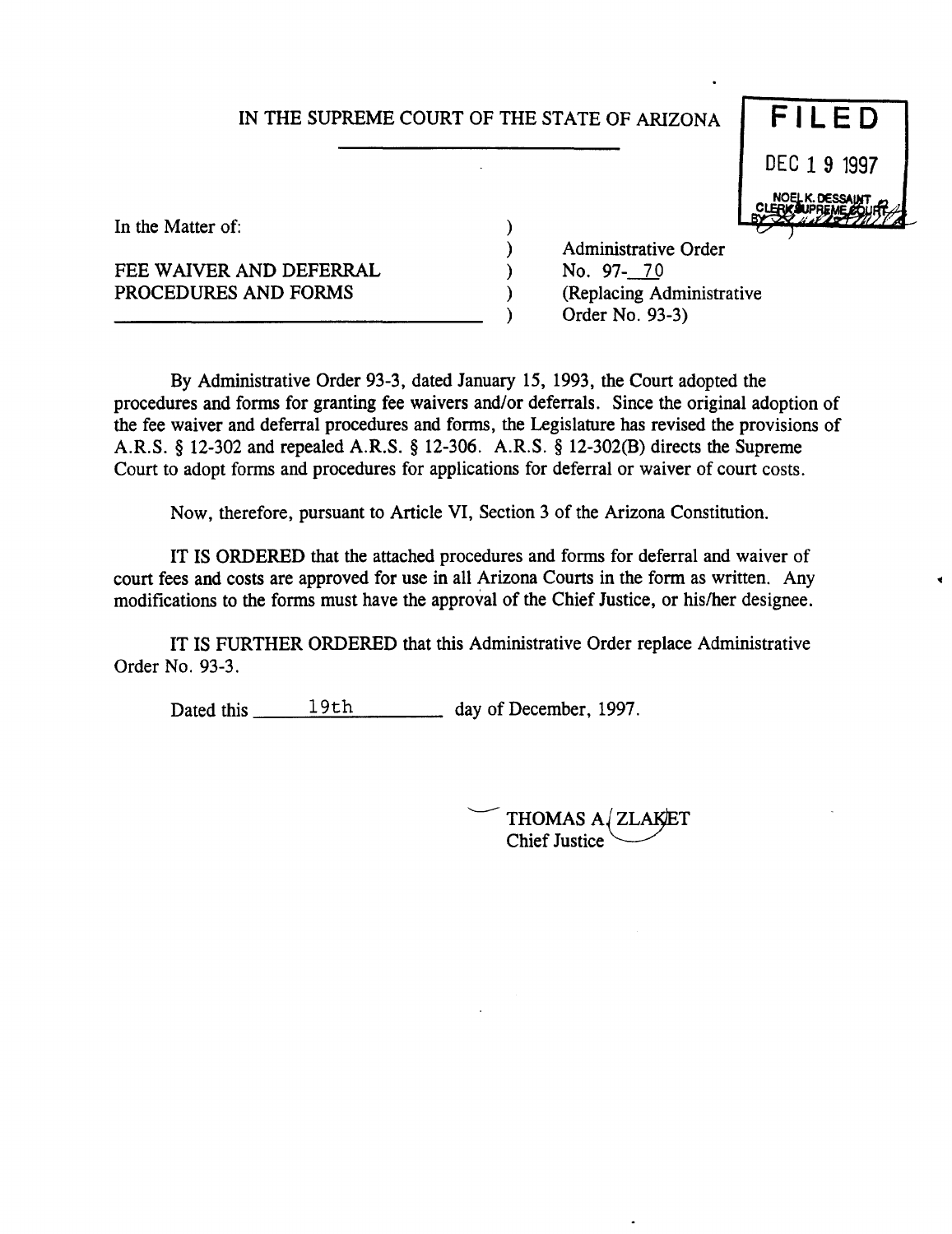# **POLICY AND PROCEDURES STATEMENT**

### **APPLICATIONS FOR DEFERRALS OR WAIVERS OF COURT FEES AND COSTS**

**INTRODUCTION:** The purpose of this policy is to establish procedures regarding deferral or waiver of court fees and/or costs, pursuant to A.R.S. § 12-302. State law defines 'deferral' as the postponement of an obligation to pay fees and/or costs or the establishment of a schedule for payment of fees and costs. Fees and/or costs that are waived do not have to be paid.

The court may grant a deferral of the fees and/or costs listed in Section I at any time before conclusion of the case. A waiver of fees or costs will only be granted at the conclusion of a case, except as provided in Section VI. If a deferral initially has been granted, a waiver or further deferral may be requested at the conclusion of the case.

#### I. **FEES AND COSTS ELIGIBLE FOR DEFERRAL OR WAIVER:** The following court fees and costs may be deferred or waived:

- A. Filing fees.
- B. Fees for issuance of summonses and subpoenas. •
- C. Fees for obtaining one certified copy of a temporary order in a domestic relations case.
- D. Fees for obtaining one certified copy of a final order, judgment or decree in all civil proceedings.
- E. Fees for attending the Domestic Relations Education on Children's Issues Program (Parent Information Program Class) pursuant to A.R.S. § 25-355.
- F. Child support payment history.
- G. Court reporter's fees for the preparation of court transcripts if the court reporter is employed by the court.
- H. Appeal preparation and filing fees at all levels of appeal and photocopy fees for the preparation of the record on appeal.
- I. Sheriffs, marshal's, constable's, or law enforcement agency's fees for service of process if any of the following applies:
	- 1. The applicant has attempted without success to obtain voluntary acceptance of service of process.
	- 2. The applicant's attempt to obtain voluntary acceptance of service of process would be futile or dangerous.
	- 3. An order of protection or injunction against harassment exists between the parties.
- J. Fees for service by publication if service is required by law and if the applicant establishes by affidavit specific facts to show that the applicant has exercised due diligence in attempting to locate the person to be served and has been unable to do so.

**NOTE:** If the applicant meets the financial criteria for deferral, orders for deferral may include all fees enumerated in the above section and at a minimum must include items A through F listed above. Additional applications may be required for deferral of items G through J, if not deferred at the time of the initial application.

#### **II. REQUIREMENTS FOR INITIAL DEFERRAL:**

A Deferral means either postponement of the obligation to pay fees and/ or costs or the establishment of a schedule for payment of fees and/or costs. A postponement shall be granted if the applicant meets the financial criteria set forth in Section II.C. A schedule for payment may be established for applicants who do not meet these financial criteria, but who demonstrate other good cause for deferral.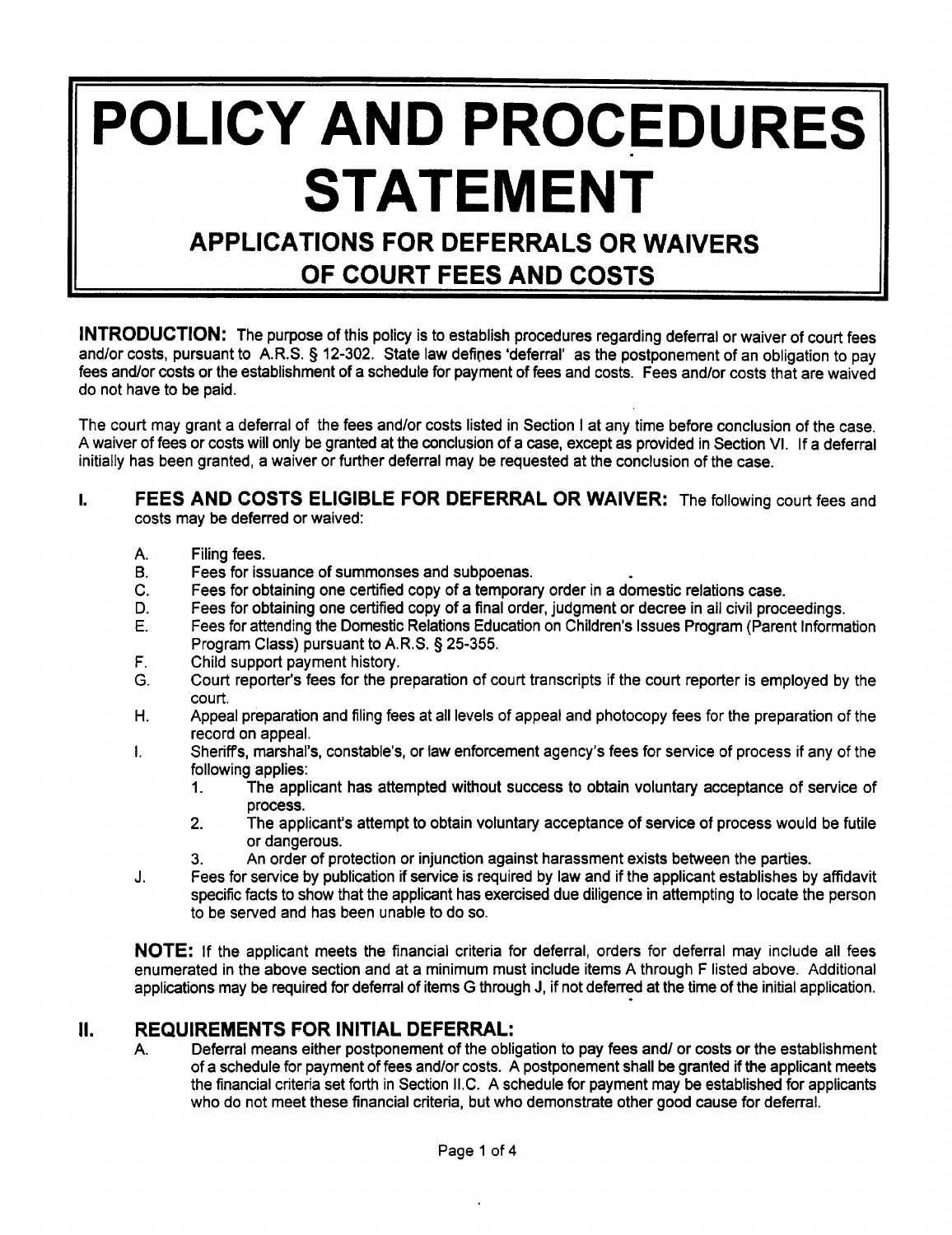At any time before conclusion of a case, a party seeking a deferral of fees and/or costs must submit an application in the form adopted by the Arizona Supreme Court. Applications not completed shall be denied. Applications may be mailed to the court or submitted in person. Eligibility for deferral may be satisfied by written application or, at the discretion of the court, by verbal avowal in open court. In accordance with state law, the applicant must sign a consent to entry of judgment, pursuant to Section III below.

B. If the applicant requests a deferral of fees for service by a sheriff, marshal, constable, or law enforcement agency, the applicant must establish by affidavit: 1} the applicant attempted without success to obtain voluntary acceptance of service; 2) the applicant's attempt to serve the party would be futile or dangerous; or, 3} the existence of an enforceable order of protection or injunction against harassment between the parties.

If a deferral of fees for service by publication is sought, the applicant must establish by affidavit the applicant attempted unsuccessfully to locate the party to be served.

- C. To qualify for a postponement, the applicant must meet one of the following financial criteria:
	- 1. The applicant is receiving benefits under the Temporary Assistance to Needy Families Program (TANF), the Food Stamp Program, Arizona's General Assistance Program (GA) or the Supplemental Security Income Program (SSI);

#### If the applicant provides supporting documentation of participation in one of the programs set forth above, no further information is required of the applicant.

- 2. The applicant has an income that is insufficient or barely sufficient to meet the daily essentials of life and that includes no allotment that could be budgeted for the fees and costs that are required to gain access to the court. In determining whether income is insufficient, the court may consider the following as evidence:
	- a. The applicant has a gross income that as computed on a monthly basis is 150% or less of the current poverty level established by the United States Department of Health and Human Services. Gross monthly income includes the applicant's share of community property income if available to the applicant.
	- b. The applicant's income is considered to be sufficient, but the applicant provides proof of extraordinary expenses, including medical expenses, costs of care for elderly or disabled family members or other expenses that are deemed extraordinary, that reduce the applicant's gross monthly income to at or below 150% of the current poverty level established by the United States' Department of Health and Human Services.

#### If the applicant qualifies under (2) above, supporting documentation and further information will be required of the applicant.

NOTE: Assets listed on the financial questionnaire, other than cash, shall be considered only as a basis for possible further inquiry regarding an applicant's income and not as the sole determinant for denial of waiver or deferral. In determining whether cash assets could be budgeted for the fees and costs that are required, the income, expenses, and family circumstances of the applicant first must be considered.

- D. In the event the applicant does not qualify for a postponement, but does not have the resources to pay fees and/or costs at the time of application, the court may, for good cause shown, grant a deferral and may establish a payment schedule.
- E. A written order shall be issued on every application or supplemental application made.
- F. If the application is denied, or a payment schedule set, by a special commissioner, the applicant may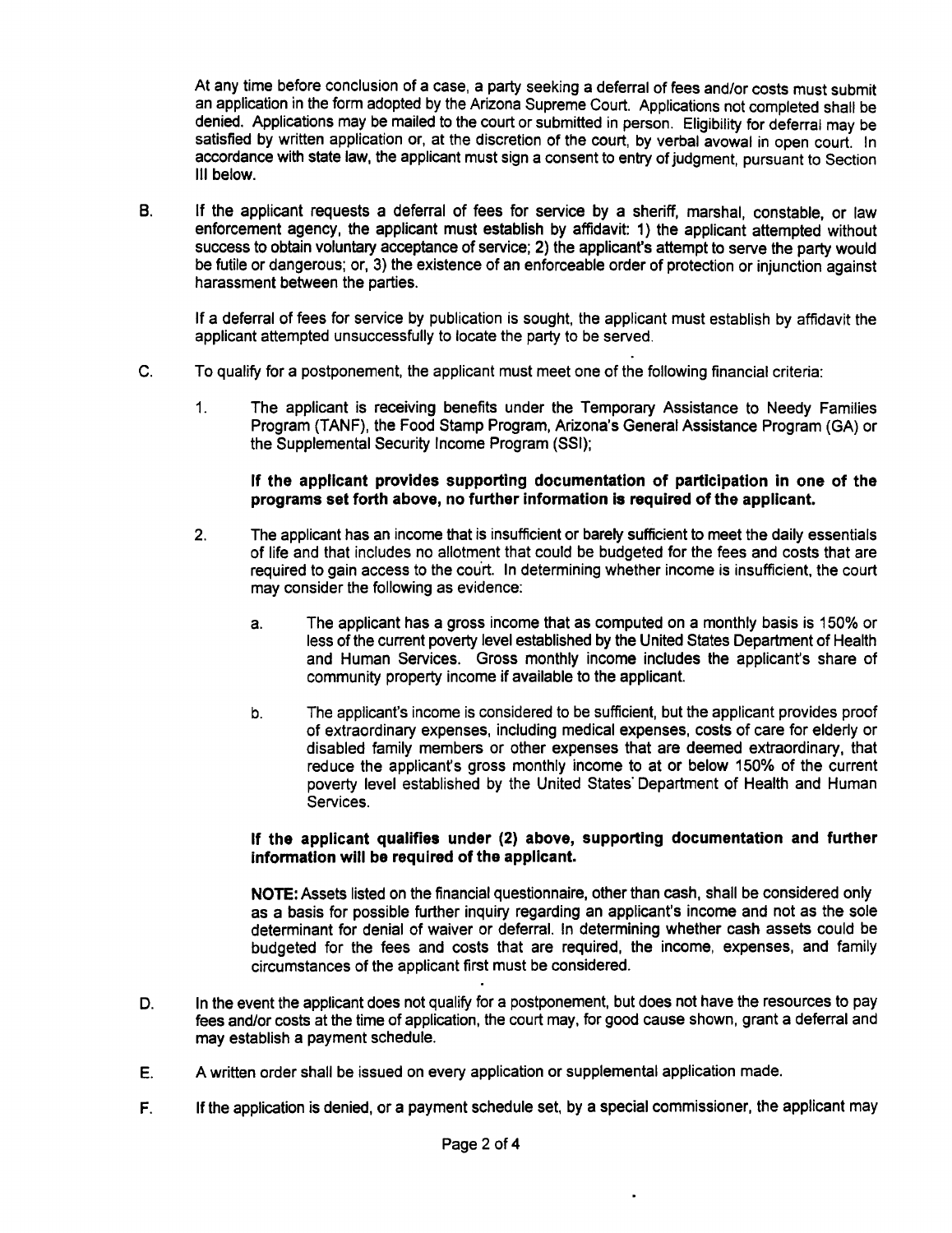request the decision be reviewed by a judge or judicial officer. The request must be made within twenty (20) days of the day the order was mailed or delivered to the applicant. If a schedule of payment has been established, payments shall be suspended until a decision is made after the judicial review. The judicial review shall be held as soon as possible.

**III.** CONSENT TO ENTRY OF JUDGMENT: `At the time an applicant signs and submits the application for deferral to the court, the applicant shall acknowledge under oath and sign a consent to entry of judgment. By signing the consent to entry of judgment, the applicant consents to judgment being entered against the applicant for all fees and costs that are deferred and not taxed to another party, but that remain unpaid after thirty (30) calendar days following the entry of final judgment. The term 'judgment' includes orders and decrees. Except in cases dismissed for lack of service or prosecution, the phrase 'entry of final judgment' means the date the judgment is mailed. In cases dismissed for lack of service or prosecution, if no further order is mailed by the court following service of the notice of pending dismissal, 'entry of final judgment' means the date judgment is signed.

A consent judgment shall be entered against the applicant unless anyone of the following applies:

- A. Fees and costs are taxed to another party;<br>B. A supplemental application for waiver or fur-
- B. A supplemental application for waiver or further deferral remains pending;<br>C. The court orders that the fees and costs be waived or further deferred; or
- C. The court orders that the fees and costs be waived or further deferred; or<br>D. Within twenty days of the date the court denies the supplemental application
- Within twenty days of the date the court denies the supplemental application, the applicant:<br>1. Pays the fees: or,
	- Pays the fees; or,
	- 2. Requests a hearing on the court's order denying waiver or further deferral. If the applicant requests a hearing, the court shall not enter the consent judgment unless a hearing is held, waiver or further deferral is denied and payment has not been made within the time prescribed by the court.

If an appeal is taken from the final judgment in the action or proceeding, a consent judgment shall be entered for all deferred fees and/or costs that remain unpaid thirty days after the appellate process is concluded, unless the applicant follows the procedures enumerated in Section III (A-D) above and the court denies waiver or further deferral.

**IV. NOTICE OF COURT FEES AND COSTS DUE:** Upon entry of the final judgment in every case where a deferral has been granted, the court shall provide notice to the applicant that judgment by consent will be entered unless the applicant files a timely supplemental application. The notice shall be sent or given to the applicant with the final judgment in the case, or the notice of dismissal for lack of service or prosecution. The notice shall include the actual date of the 30th calendar day following entry of final judgment plus the total amount of unpaid fees or costs due the court.

In the event the applicant does not agree with the total amount of unpaid fees and costs due the court, the applicant may request an itemized statement of the unpaid fees and costs at no cost to the applicant. If after reviewing the itemized statement, the applicant continues to disagree with the amount due the court, the applicant may request a hearing.

**V. REQUIREMENTS FOR WAIVER OR FURTHER DEFERRAL:** Except as provided in Section VI, waivers shall be granted only at the conclusion of a case. To qualify for a waiver, a supplemental application must be submitted demonstrating a permanent inability to pay. 'Permanent inability to pay' means the applicant meets the financial criteria set forth in Section II.C. Only fees which have been deferred earlier in this case may be waived.

If the applicant does not qualify for a waiver and does not have the resources to pay fees and/or costs when the supplemental application is made, the court may grant a further deferral. If further deferral is granted, the court shall establish a payment schedule.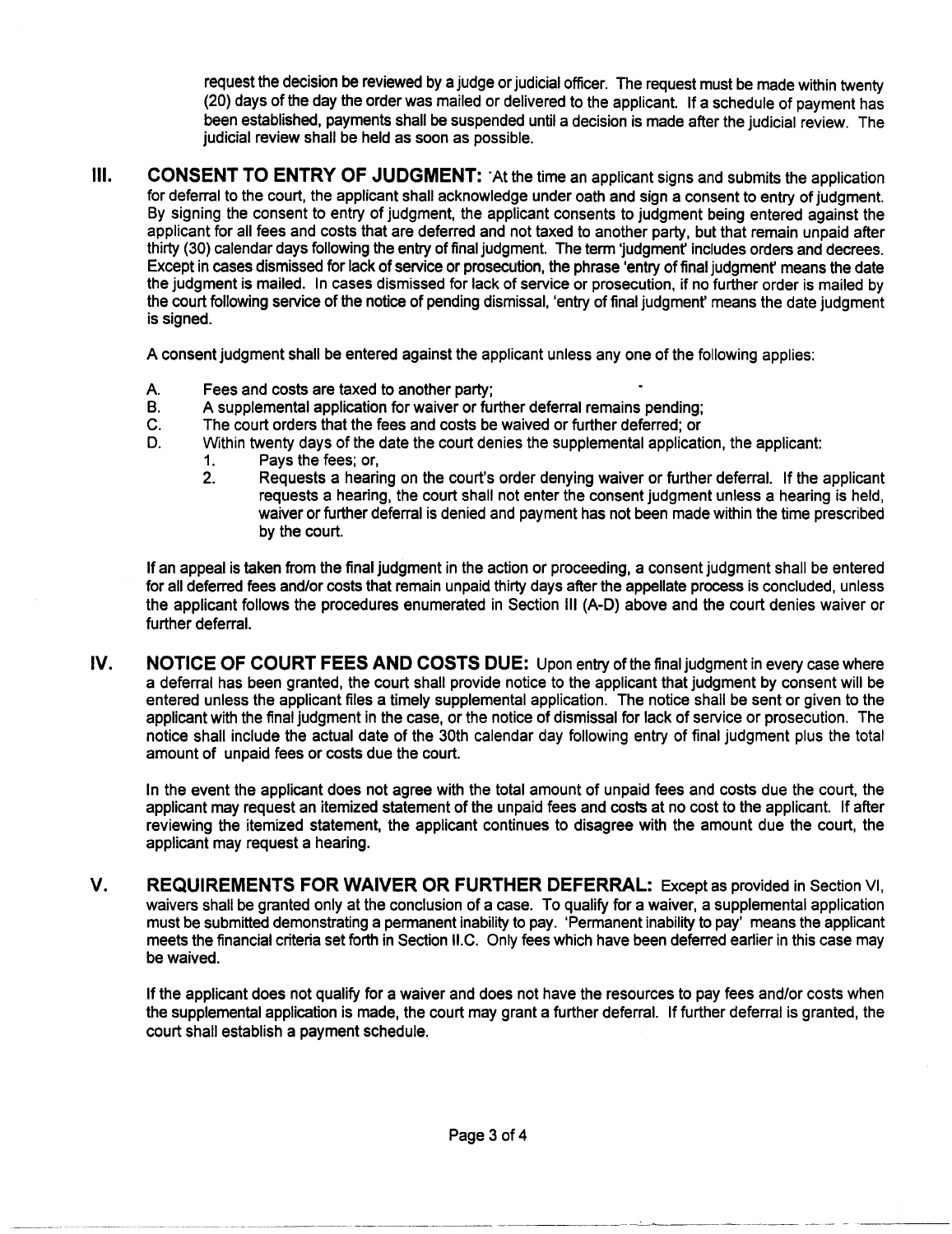An applicant must complete the supplemental application for waiver or further deferral in the form adopted by the Arizona Supreme Court. Applications not completed shall be denied. Applications may be mailed to the court or submitted in person. Eligibility for waiver or further deferral may be satisfied by written application or, at the discretion of the court, by verbal avowal in open court.

If the supplemental application is denied, or a payment schedule set, the applicant may request a hearing. The request must be made within twenty (20) days of the day the order was mailed or delivered to the applicant. No action for non-payment of fees shall be taken until the hearing is held.

- VI. EXCEPTION FOR INITIAL WAIVER IN LIMITED CIRCUMSTANCES: Ifan applicant establishes eligibility for deferral by written application or verbal avowal, the court may waive rather than defer fees and/or costs in the following circumstances: Petitions for Injunction Against Harassment, Petitions for Order of Protection, and in other circumstances pursuant to Section IX.
- VII. NOTIFICATION OF CHANGE IN FINANCIAL CONDITION: An applicant who is granted a deferral, or any party to the action who knows of any change in the applicant's financial circumstances, shall promptly notify the court of the change in financial circumstances during the pendency of the case that would affect the applicant's ability to pay court fees and costs. If, within ten days after notice and a hearing, the court determines the applicant's financial circumstances have changed and that the applicant no longer meets the financial criteria, the court shall order the applicant to pay the deferred fees and costs incurred at any time during which the court determines that the applicant did not meet the financial criteria set forth in Section II.C.
- VIII. APPEARANCE OF APPLICANT IN PERSON: The court may require the applicant to appear in person to demonstrate that the applicant meets the financial criteria for waiver, but not for deferral. The court may also request the applicant to appear if appropriate.
- IX. JUDICIAL DISCRETION: Pursuant to A.R.S. § 12-302(M), the court has discretion to waive, defer or order the county to pay any fees and/or costs as may be necessary and appropriate. After a deferral has been granted, the court may inquire as to the applicant's financial circumstances whenever the applicant appears in court in the case.
- X. CASES PROHIBITED FOR DEFERRALS OR WAIVERS: Neither deferrals nor waivers shall be granted for matters that are filed as class actions pursuant to Rule 23 of the Arizona Rules of Civil Procedure or civil actions that are not domestic relations cases that are filed by incarcerated felons.
- XI. NON-PAYMENT OF COURT FEES AND COSTS: If all the requirements have been met for entry of final jUdgment, the court shall not withhold entry of final judgment for non-payment of deferred court fees and/or costs.
- XII. DEFERRALS OR WAIVERS FOR CASES ON APPEAL: If a case is appealed, an applicant may be required to submit to the appellate court a new application for a deferral or waiver of that court's fees and/or costs.
- XIII. AVAILABILITY OF FORMS: Each court shall have available at no cost the forms adopted by the Arizona Supreme Court .

.~--- ---~---~--~- --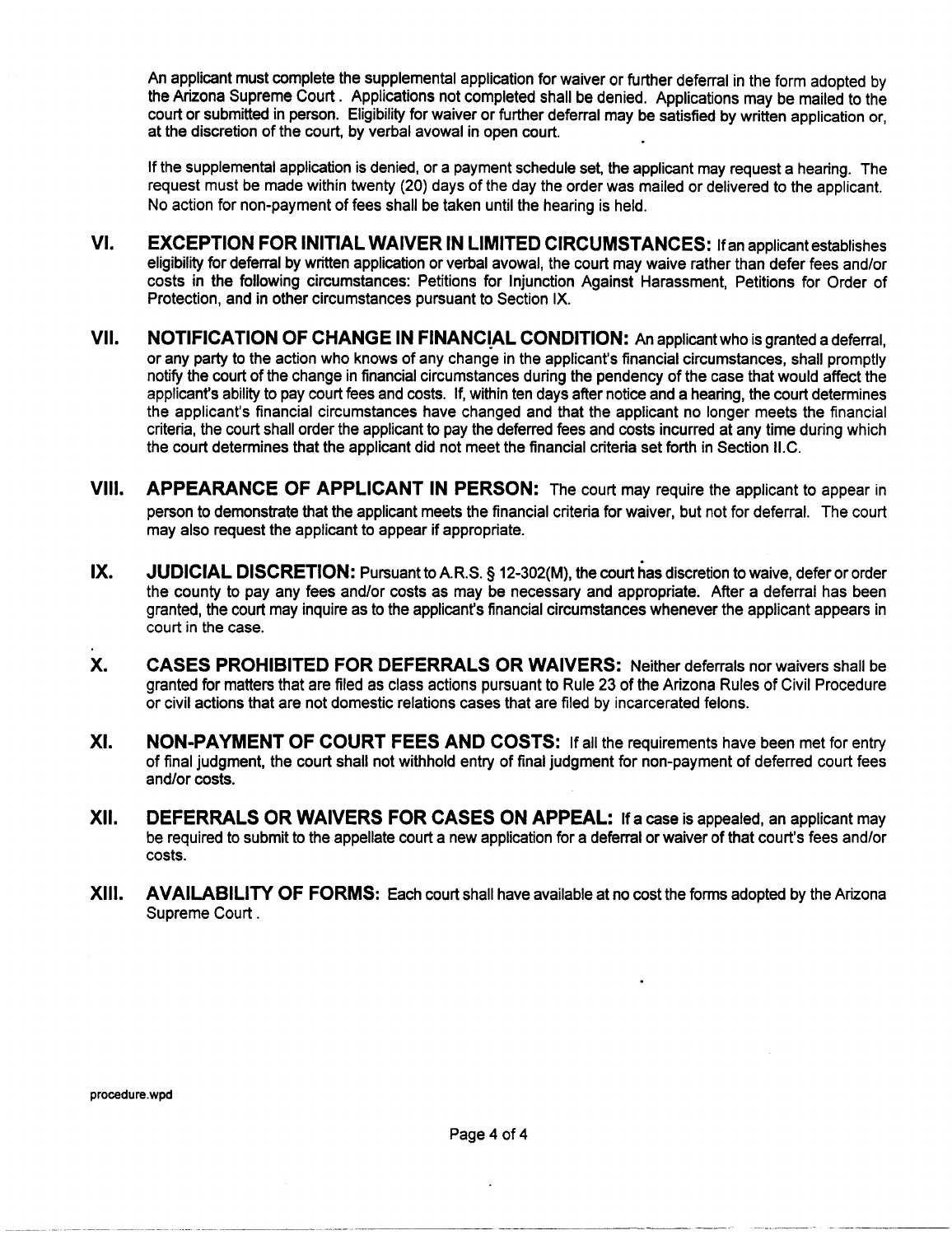Name of Petitioner/Plaintiff.

Case Number:

APPLICATION FOR DEFERRAL OF COURT FEES ANDIOR COSTS AND CONSENT TO ENTRY OF **JUDGMENT** 

Name of Respondent/Defendant.

#### IMPORTANT

This Application for deferral of court fees and/or costs includes a Consent to Entry of Judgment. By signing this Consent, you agree that a judgment may be entered against you for all fees and/or costs that are deferred, but that remain unpaid after thirty (30) calendar days following the entry of final judgment. At the conclusion of the case you will receive a Notice indicating how much is owed and what steps you must take to avoid a judgment against you if you are still unable to pay. Additional details about this process are discussed in Statement 5 of this Application.

# STATE OF ARIZONA  $\left.\begin{array}{ccc} \bullet & \bullet & \bullet \\ \bullet & \bullet & \bullet \end{array}\right)$ ss

STATEMENTS MADE TO THE COURT UNDER OATH. I swear or affirm that the information in this application is true and correct. I make this statement under the penalty of prosecution for perjury if it is determined that I did not tell the truth.

I am requesting a deferral of the following fees and/or costs in my case:

- Any or all of the following: All filing fees, fees for the issuance of summonses and subpoenas, fees for obtaining one certified copy of a temporary order in a domestic relations case, a final order, judgment or decree in all civil proceedings, child support payment history and fees for attending the Domestic Relations Education on Children's Issues Program, pursuant to A.R.S. § 25-355.
- $\Box$  Fees for service of process by a sheriff, marshal, constable or local law enforcement agency (fill out separate affidavit form).
- $\Box$  Fees for service by publication (fill out separate affidavit form).
- Filing fees and photocopy fees for the preparation of the record on appeal.
- $\square$  Court reporter's fees of reporters or transcribers employed by the court for the preparation of the transcript.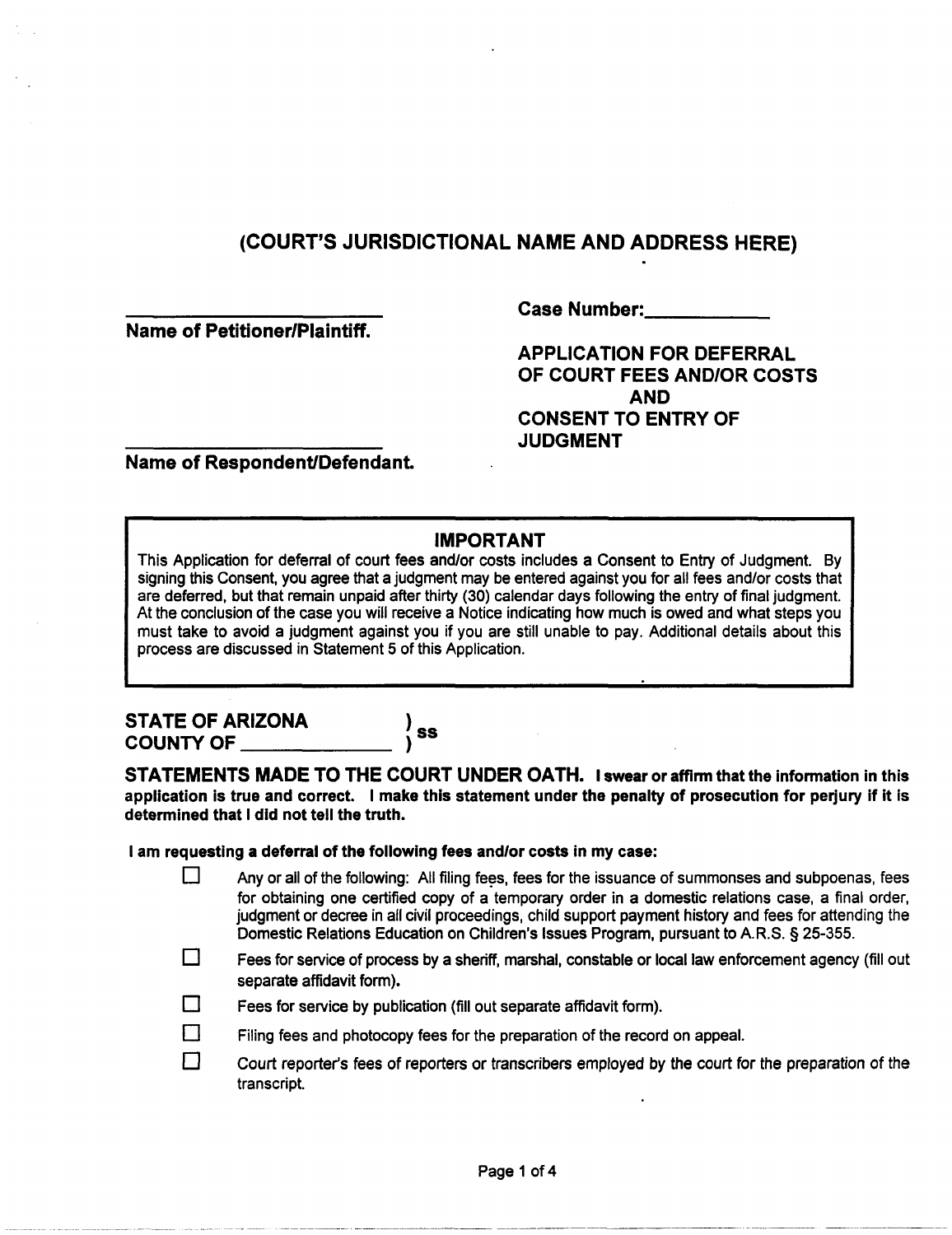The basis for the deferral request is that I receive governmental assistance from the state/federal program(s) checked below:

| Temporary Assistance to Need Families (TANF) | $\Box$ Food Stamps |
|----------------------------------------------|--------------------|
|----------------------------------------------|--------------------|

 $\Box$  Supplemental Security Income (SSI)  $\Box$  General Assistance (GA)

IF YOU CHECKED ONE OF THE BOXES ABOVE, go directly to the end of the last page and date and sign the Application in front of the clerk or a notary public. You do not need to complete other parts of this form.

#### OR

#### The basis for the deferral request is:

 $\Box$  My income is insufficient or is barely sufficient to meet the daily essentials of life, and includes no allotment that could be budgeted for the fees and costs that are required to gain access to the court. You must fill out the Financial Questionnaire below.

To determine whether income is insufficient or barely sufficient, the court will review your income and expenses. Among the factors the court may consider are:

- 1. Whether your gross income as computed on a monthly basis is 150% or less of the current federal poverty level. (To see if you qualify, a table showing 150% of the poverty levels by family size is attached.) Gross monthly income includes your share of community property income if available to you.
- 2. If your income exceeds 150% of the poverty level, but you have proof of extraordinary expenses, including medical expenses, costs of care for elderly or disabled family members or other expenses that the court finds are extraordinary and that reduce your gross monthly income to at or below 150% of the poverty level.

, OR

IF NONE OF THE ABOVE REASONS APPLY, you stili may request a deferral of court fees and/or costs for good cause shown. If granted, the court either will postpone payment until the conclusion of the case or establish a schedule for you to make payments.

The basis for the deferral request is:

 $\Box$  I do not have the money to pay court filing fees and/or costs now. I can pay the filing fees and/or costs at a later date. Explain.

You must fill out the Financial Questionnaire below.

#### FINANCIAL QUESTIONNAIRE

SUPPORT RESPONSIBILITIES: List the individuals who you support (including paying child support and/or spousal maintenance):

#### NAME RELATIONSHIP

 $~\cdot$   $~\cdot$   $~\cdot$   $~\cdot$   $~\cdot$   $~\cdot$   $~\cdot$   $~\cdot$   $~\cdot$   $~\cdot$   $~\cdot$   $~\cdot$   $~\cdot$   $~\cdot$   $~\cdot$   $~\cdot$   $~\cdot$   $~\cdot$   $~\cdot$   $~\cdot$   $~\cdot$   $~\cdot$   $~\cdot$   $~\cdot$   $~\cdot$   $~\cdot$   $~\cdot$   $~\cdot$   $~\cdot$   $~\cdot$   $~\cdot$   $~\cdot$   $~\cdot$   $~\cdot$   $~\cdot$   $~\cdot$   $~\cdot$ 

Page 2 of 4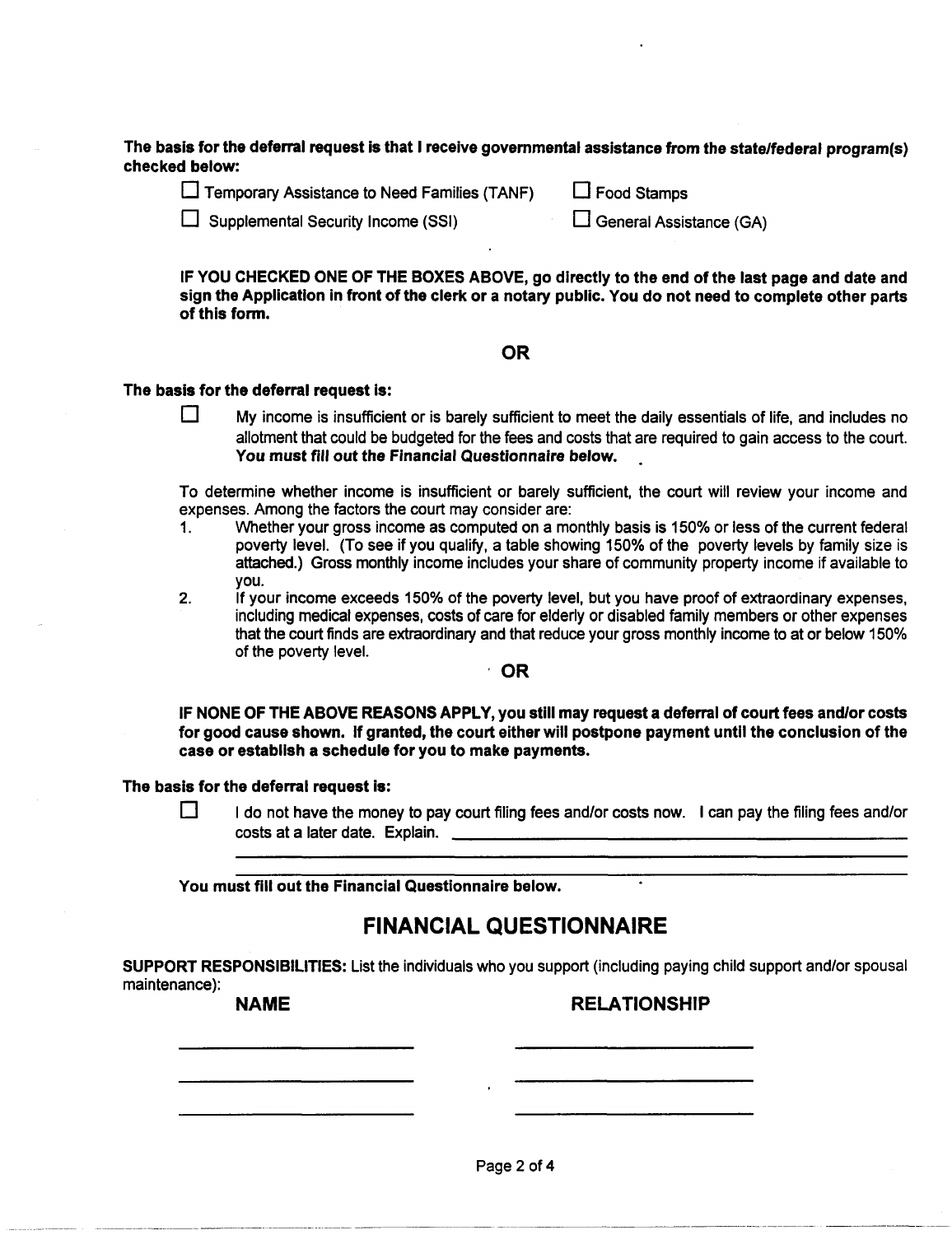#### **STATEMENT OF INCOME AND EXPENSES**

| $\blacksquare$<br>Arizona Health Care Cost Containment System (AHCCCS) |                                                                                                                                                                                                                                                                                                                                                                                                                          |               |    |
|------------------------------------------------------------------------|--------------------------------------------------------------------------------------------------------------------------------------------------------------------------------------------------------------------------------------------------------------------------------------------------------------------------------------------------------------------------------------------------------------------------|---------------|----|
| Arizona Long Term Care System (ALTCS)                                  |                                                                                                                                                                                                                                                                                                                                                                                                                          |               |    |
|                                                                        |                                                                                                                                                                                                                                                                                                                                                                                                                          |               |    |
| <b>MONTHLY INCOME:</b> My monthly income is:                           |                                                                                                                                                                                                                                                                                                                                                                                                                          |               |    |
|                                                                        |                                                                                                                                                                                                                                                                                                                                                                                                                          |               |    |
| Employer auxies.<br>Employed since (month/year): \$                    |                                                                                                                                                                                                                                                                                                                                                                                                                          |               |    |
|                                                                        |                                                                                                                                                                                                                                                                                                                                                                                                                          |               |    |
| Other current monthly income, including spousal                        |                                                                                                                                                                                                                                                                                                                                                                                                                          |               |    |
| maintenance, retirement, rental, interest, pensions,                   |                                                                                                                                                                                                                                                                                                                                                                                                                          |               |    |
| scholarships, grants, royalties, lottery winnings                      |                                                                                                                                                                                                                                                                                                                                                                                                                          |               |    |
| (explain amount and source):                                           |                                                                                                                                                                                                                                                                                                                                                                                                                          | $\mathbf{s}$  |    |
|                                                                        |                                                                                                                                                                                                                                                                                                                                                                                                                          |               |    |
|                                                                        |                                                                                                                                                                                                                                                                                                                                                                                                                          |               |    |
| My spouse's monthly gross income (if available to me): \$              |                                                                                                                                                                                                                                                                                                                                                                                                                          |               |    |
| TOTAL MONTHLY INCOME:                                                  |                                                                                                                                                                                                                                                                                                                                                                                                                          |               | \$ |
|                                                                        |                                                                                                                                                                                                                                                                                                                                                                                                                          |               |    |
| MONTHLY EXPENSES AND DEBTS: My monthly expenses and debts are:         |                                                                                                                                                                                                                                                                                                                                                                                                                          |               |    |
|                                                                        | PAYMENT AMOUNT LOAN BALANCE                                                                                                                                                                                                                                                                                                                                                                                              |               |    |
| Rent/Mortgage payment                                                  | $\frac{1}{2}$                                                                                                                                                                                                                                                                                                                                                                                                            | $\frac{1}{2}$ |    |
| <b>Car Payment</b>                                                     |                                                                                                                                                                                                                                                                                                                                                                                                                          |               |    |
| <b>Credit Card Payments</b>                                            | $\begin{array}{c c c c c} \hline \texttt{S} & \texttt{S} & \texttt{S} & \texttt{S} & \texttt{S} & \texttt{S} & \texttt{S} & \texttt{S} & \texttt{S} & \texttt{S} & \texttt{S} & \texttt{S} & \texttt{S} & \texttt{S} & \texttt{S} & \texttt{S} & \texttt{S} & \texttt{S} & \texttt{S} & \texttt{S} & \texttt{S} & \texttt{S} & \texttt{S} & \texttt{S} & \texttt{S} & \texttt{S} & \texttt{S} & \texttt{S} & \texttt{S}$ | $\frac{1}{2}$ |    |
| Explain:                                                               |                                                                                                                                                                                                                                                                                                                                                                                                                          |               |    |
| Other payments & debts                                                 | $\frac{1}{2}$                                                                                                                                                                                                                                                                                                                                                                                                            | $\frac{1}{2}$ |    |
| Explain:                                                               |                                                                                                                                                                                                                                                                                                                                                                                                                          |               |    |
| Food/Household supplies                                                | $\frac{1}{2}$                                                                                                                                                                                                                                                                                                                                                                                                            |               |    |
| Utilities/Telephone                                                    | $\frac{1}{2}$                                                                                                                                                                                                                                                                                                                                                                                                            |               |    |
| Clothing                                                               | $\frac{1}{2}$                                                                                                                                                                                                                                                                                                                                                                                                            |               |    |
| Medical/Dental/Drugs                                                   | $\begin{array}{c c c c c} \hline \texttt{S} & \texttt{S} & \texttt{S} & \texttt{S} & \texttt{S} & \texttt{S} & \texttt{S} & \texttt{S} & \texttt{S} & \texttt{S} & \texttt{S} & \texttt{S} & \texttt{S} & \texttt{S} & \texttt{S} & \texttt{S} & \texttt{S} & \texttt{S} & \texttt{S} & \texttt{S} & \texttt{S} & \texttt{S} & \texttt{S} & \texttt{S} & \texttt{S} & \texttt{S} & \texttt{S} & \texttt{S} & \texttt{S}$ |               |    |
| <b>Health Insurance</b>                                                | $\begin{picture}(20,20) \put(0,0){\line(1,0){10}} \put(15,0){\line(1,0){10}} \put(15,0){\line(1,0){10}} \put(15,0){\line(1,0){10}} \put(15,0){\line(1,0){10}} \put(15,0){\line(1,0){10}} \put(15,0){\line(1,0){10}} \put(15,0){\line(1,0){10}} \put(15,0){\line(1,0){10}} \put(15,0){\line(1,0){10}} \put(15,0){\line(1,0){10}} \put(15,0){\line(1$                                                                      |               |    |
| Nursing care                                                           | $\sim$                                                                                                                                                                                                                                                                                                                                                                                                                   |               |    |
| Laundry                                                                | $\frac{1}{2}$                                                                                                                                                                                                                                                                                                                                                                                                            |               |    |
| <b>Child Support</b>                                                   | $\sim$                                                                                                                                                                                                                                                                                                                                                                                                                   |               |    |
| <b>Child Care</b>                                                      | $\frac{1}{2}$                                                                                                                                                                                                                                                                                                                                                                                                            |               |    |
| <b>Spousal Maintenance</b>                                             | $\frac{1}{2}$                                                                                                                                                                                                                                                                                                                                                                                                            |               |    |
| Car Insurance                                                          | $\frac{1}{2}$                                                                                                                                                                                                                                                                                                                                                                                                            |               |    |
| <b>Gasoline/Bus Fare</b>                                               |                                                                                                                                                                                                                                                                                                                                                                                                                          |               |    |
| <b>Contributions to Employer</b>                                       |                                                                                                                                                                                                                                                                                                                                                                                                                          |               |    |
| or Other Retirement Account                                            | \$                                                                                                                                                                                                                                                                                                                                                                                                                       |               |    |
| TOTAL MONTHLY PAYMENTS                                                 |                                                                                                                                                                                                                                                                                                                                                                                                                          |               | \$ |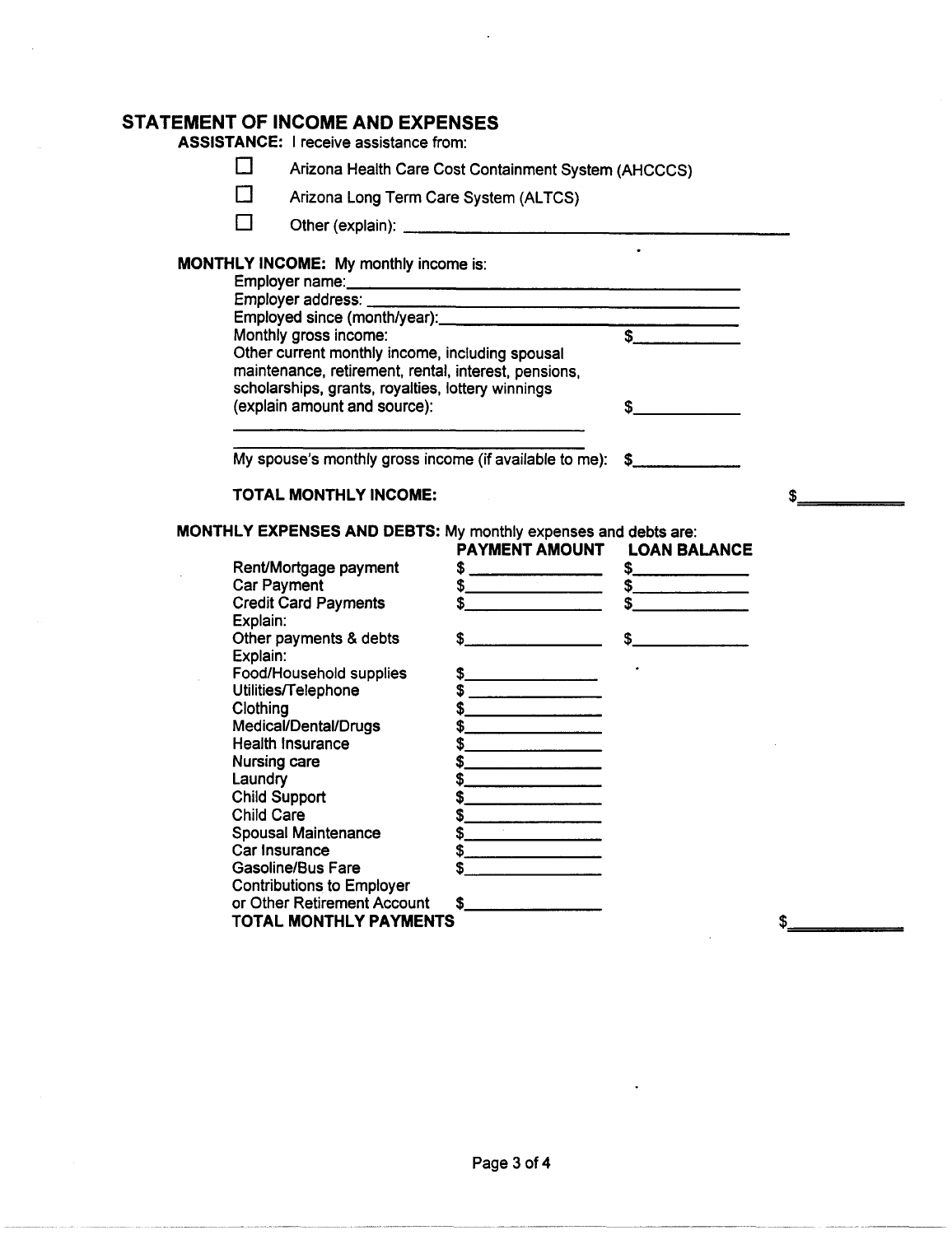STATEMENT OF ASSETS: Equity is defined as market value minus any liens or loans. List only those assets available to you and accessible without financial penalty.

|                                      | <b>ESTIMATED VALUE</b> |  |
|--------------------------------------|------------------------|--|
| <b>Cash and Bank Accounts</b>        |                        |  |
| <b>Credit Union Accounts</b>         |                        |  |
| Equity in:                           |                        |  |
| 1. Home                              |                        |  |
| 2. Other property                    |                        |  |
| 3. Cars/other vehicles               |                        |  |
| Other, including stocks, bonds, etc. |                        |  |
| <b>Retirement Accounts</b>           |                        |  |
| <b>TOTAL ASSETS:</b>                 |                        |  |
|                                      |                        |  |

EXTRAORDINARY EXPENSES: Other facts that support this application are: (For example, describe and provide proof of unusual medical needs, financial hardship, costs of care of elderly or disabled family members)

| <b>DESCRIPTION</b>           | <b>AMOUNT</b> |  |
|------------------------------|---------------|--|
|                              |               |  |
|                              |               |  |
|                              |               |  |
| TOTAL EXTRAORDINARY EXPENSES |               |  |

- 5. CONSENT TO JUDGMENT: By signing this Application, you agree that a judgment may be entered against you for all fees and/or costs not taxed to another party that are deferred, but that remain unpaid after thirty (30) calendar days following the entry of final judgment. Judgment automatically will be entered against you unless anyone of the following applies:
	- A. Fees and costs are taxed to another party;
	- B. You make a supplemental application for waiver or further deferral of fees and/or costs and a decision by the court is pending;
	- C. The court orders that the fees and costs be waived or further deferred; or
	- D. Within twenty days of the date the court denies the supplemental application, you either:
		- 1. Pay the fees and/or costs; or,
			- 2. Request a hearing on the court's order denying waiver or further deferral. If you request a hearing, the court can not enter the consent judgment unless a hearing is held, waiver or further deferral is denied and payment has not been made within the time prescribed by the court.

At the end of your case, you will receive a notice reminding you that you may submit a supplemental application for further deferral or waiver if you believe you still cannot afford to pay your court fees and/or costs. The court will decide at that time whether or not you must pay.

#### ACKNOWLEDGMENT AND SIGNATURE UNDER OATH

Today's Date: \_\_\_\_\_\_\_\_ \_ Signature: \_\_\_\_\_\_\_\_\_\_\_\_\_\_\_\_\_ \_

Print Your Name: \_\_\_\_\_\_\_\_\_\_\_\_\_\_ \_

SUBSCRIBED AND SWORN or affirmed and acknowledged before me on (date} \_\_\_\_\_\_\_ \_ bubbonibed and onomy

My Commission Expires:

Judicial Officer, Clerk or Notary Public

applic.wpd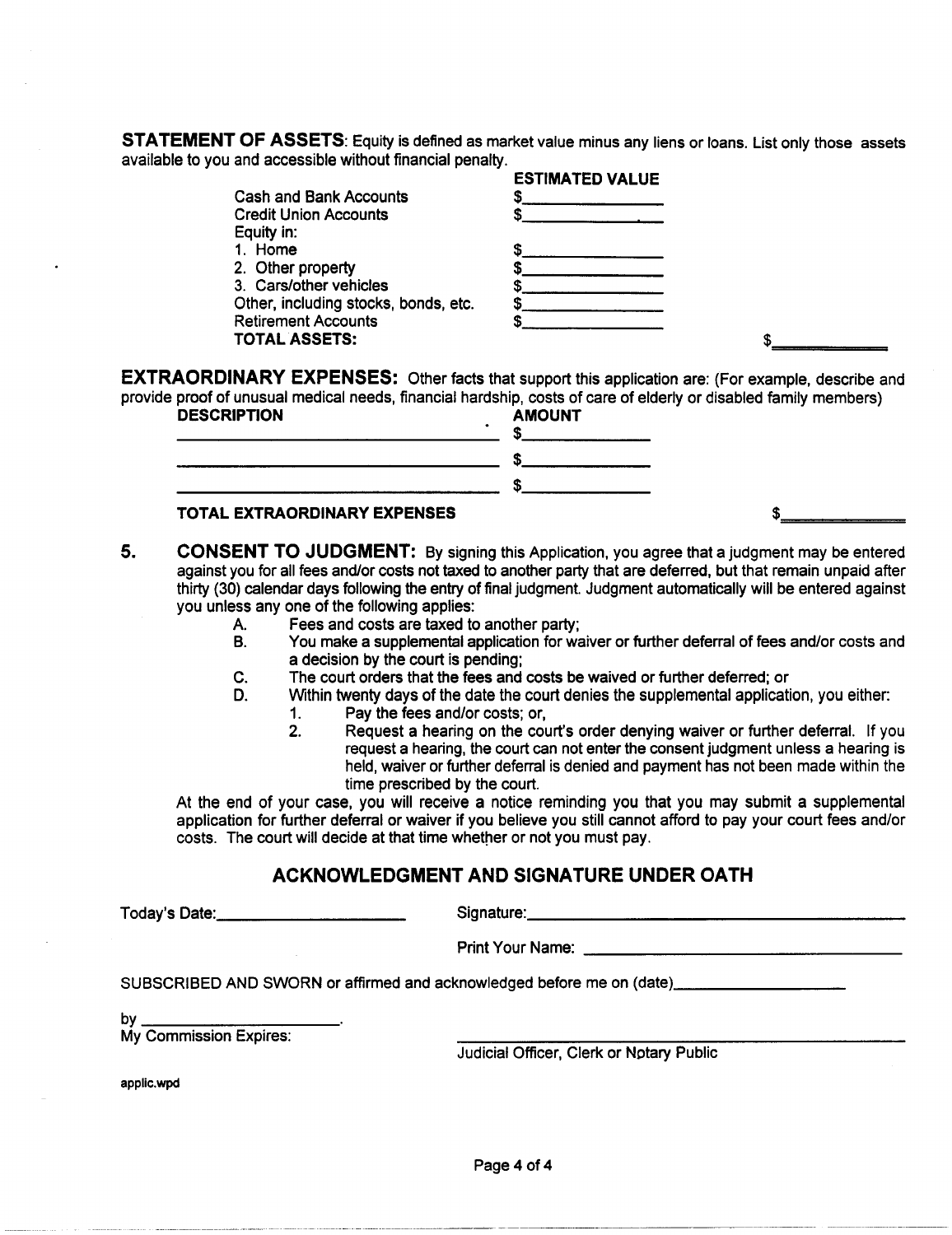#### TABLE OF INCOME LEVELS EQUALLING 150% OF THE CURRENT FEDERAL POVERTY LEVELS AS OF MARCH 10, 1997

| Household Size (all related individuals) | <b>Gross Monthly Income level</b> |
|------------------------------------------|-----------------------------------|
|                                          | \$986                             |
| $\boldsymbol{2}$                         | \$1,326                           |
| 3                                        | \$1,666                           |
| 4                                        | \$2,006                           |
| 5                                        | \$2,346                           |
| 6                                        | \$2,686                           |
|                                          | \$3,026                           |
| $8*$                                     | \$3,366                           |

\*For family units with more than 8 members, add \$340 for each additional member.

You may qualify for a deferral while your case is pending or a waiver after your case has concluded if your gross income is at or below these levels, or you have extraordinary expenses which bring your income to at or below these levels.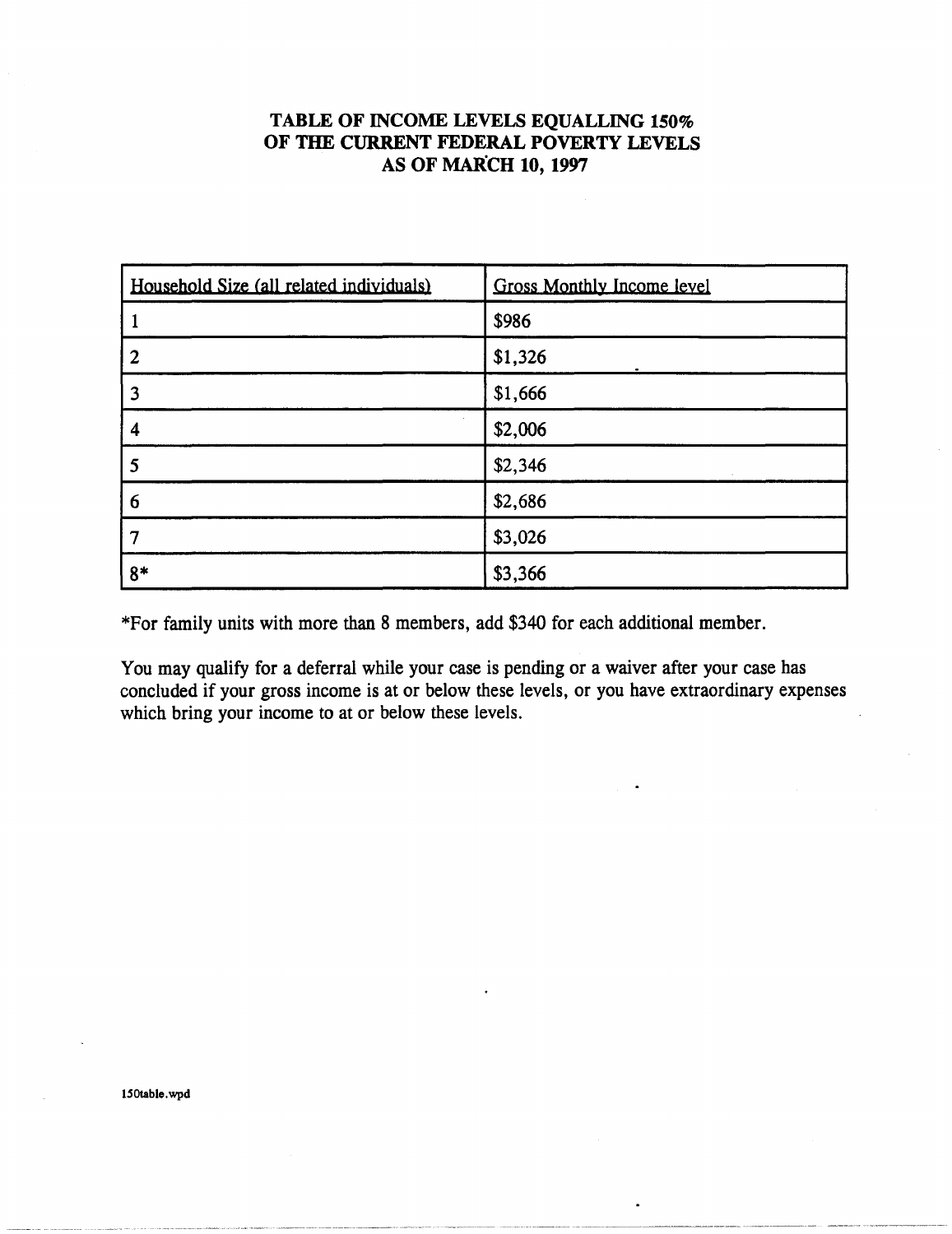Name of Petitioner/Plaintiff.

Case Number:

APPLICATION FOR DEFERRAL OF COURT COURT FEES AND/OR COSTS FOR PERSONS RECEIVING PUBLIC ASSISTANCE AND CONSENT TO ENTRY OF JUDGMENT

Name of Respondent/Defendant.

#### IMPORTANT

This Application for deferral of court fees and/or costs includes a Consent to Entry of Judgment. By signing this Consent, you agree that a judgment may be entered against you for all fees and/or costs that are deferred, but that remain unpaid after thirty (30) calendar days following the entry of final judgment. At the conclusion of the case you will receive a Notice indicating how much is owed and what steps you must take to avoid a judgment against you if you are still unable to pay. Additional details about this process are discussed in Statement 5 of this Application.

# STATE OF ARIZONA<br>COUNTY OF \_\_\_\_\_\_\_\_\_\_\_\_\_\_\_

**SS** 

STATEMENTS MADE TO THE COURT UNDER OATH. I swear or affirm that the information in this application Is true and correct. I make this statement under the penalty of prosecution for perjury if it is determined that I did not tell the truth.

- 1. I am requesting a deferral of the following fees in my case:
	- $\Box$  Any or all of the following: All filing fees, fees for the issuance of summonses and subpoenas, fees for obtaining one certified copy of a temporary order in a domestic relations case, a final order, judgment or decree in all civil proceedings, child support payment history and fees for attending the Domestic Relations Education on Children's Issues Program, pursuant to A.R.S. § 25-355.
	- $\Box$  Fees for service of process by a sheriff, marshal, constable or local law enforcement agency (fill out separate affidavit form).
	- $\square$  Fees for service by publication (fill out separate affidavit form).
	- $\Box$  Filing fees and photocopy fees for the preparation of the record on appeal.
	- $\square$  Court reporter's fees of reporters or transcribers employed by the court for the preparation of the transcript.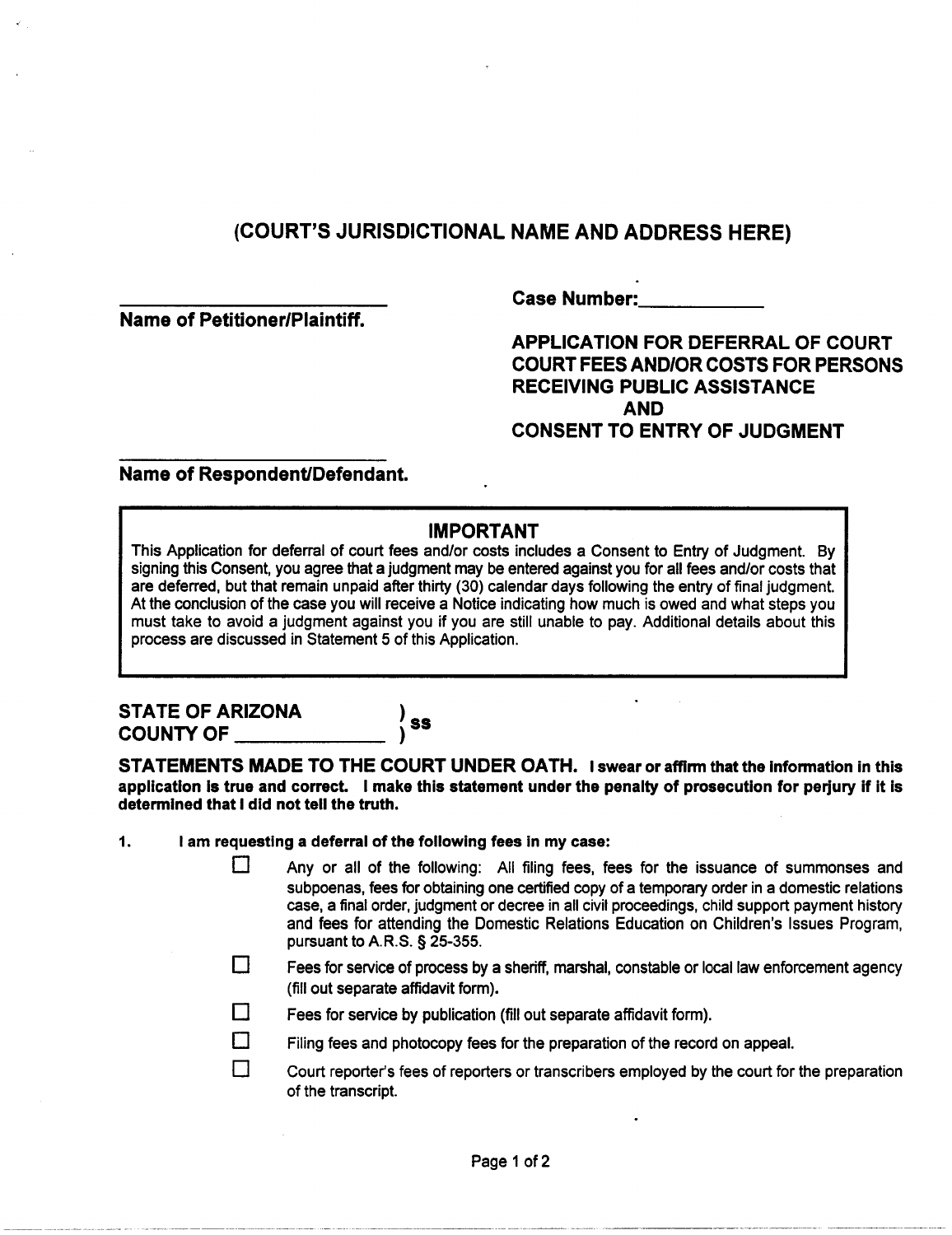#### 2. The basis for the deferral request is that I receive governmental assistance from the state/federal program(s) checked below:

 $\square$  Temporary Assistance to Need Families (TANF)  $\square$  Food Stamps

 $\Box$  Supplemental Security Income (SSI)  $\Box$  General Assistance (GA)

IF YOU DO NOT RECEIVE ASSISTANCE FROM ANY OF THE ABOVE PROGRAMS, ask the court for the application for deferral containing the financial questionnaire.

- 3. CONSENT TO JUDGMENT: By signing this Application, you agree that a judgment may be entered against you for all fees and/or costs that are deferred, but that remain unpaid after thirty (30) calendar days following the entry of final judgment. Judgment automatically will be entered against you unless any one of the following applies:
	- A. Fees and costs are taxed to another party;
	- B. You file a supplemental application for waiver or further deferral of fees and/or costs and a decision by the court is pending;
	- C. You file a supplemental application and the court orders that the fees and costs be waived or further deferred; or
	- D. Within twenty days of the date the court denies the supplemental application, you either:
		- 1. Pay the fees and/or costs; or, .
			- 2. Request a hearing on the court's order denying waiver or further deferral. If you request a hearing, the court can not enter the consent judgment unless a hearing is held, waiver or further deferral is denied and payment has not been made within the time prescribed by the court.

At the end of your case, you will receive a notice reminding you that you may submit a supplemental application for further deferral or waiver if you believe you still cannot afford to pay your court fees and/or costs. The court will decide at that time whether or not you must pay.

#### ACKNOWLEDGMENT AND SIGNATURE UNDER OATH

Today's Date: \_\_\_\_\_\_\_\_ \_ Signature: \_\_\_\_\_\_\_\_\_\_\_\_\_\_\_\_\_ \_

Print Your Name: \_\_\_\_\_\_\_\_\_\_\_\_\_\_\_\_\_\_\_\_\_ \_\_\_

SUBSCRIBED AND SWORN or affirmed and acknowledged before me on (date) \_\_\_\_\_\_\_\_\_\_\_\_\_\_\_\_\_\_\_\_\_\_\_\_\_\_\_\_\_\_

by  $\overline{\phantom{a}}$ 

My Commission Expires:

Judicial Officer, Clerk or Notary Public

~- -~~----------- ---------~~~~.-----~- --~--~---~~ -------~~--------.~-----~--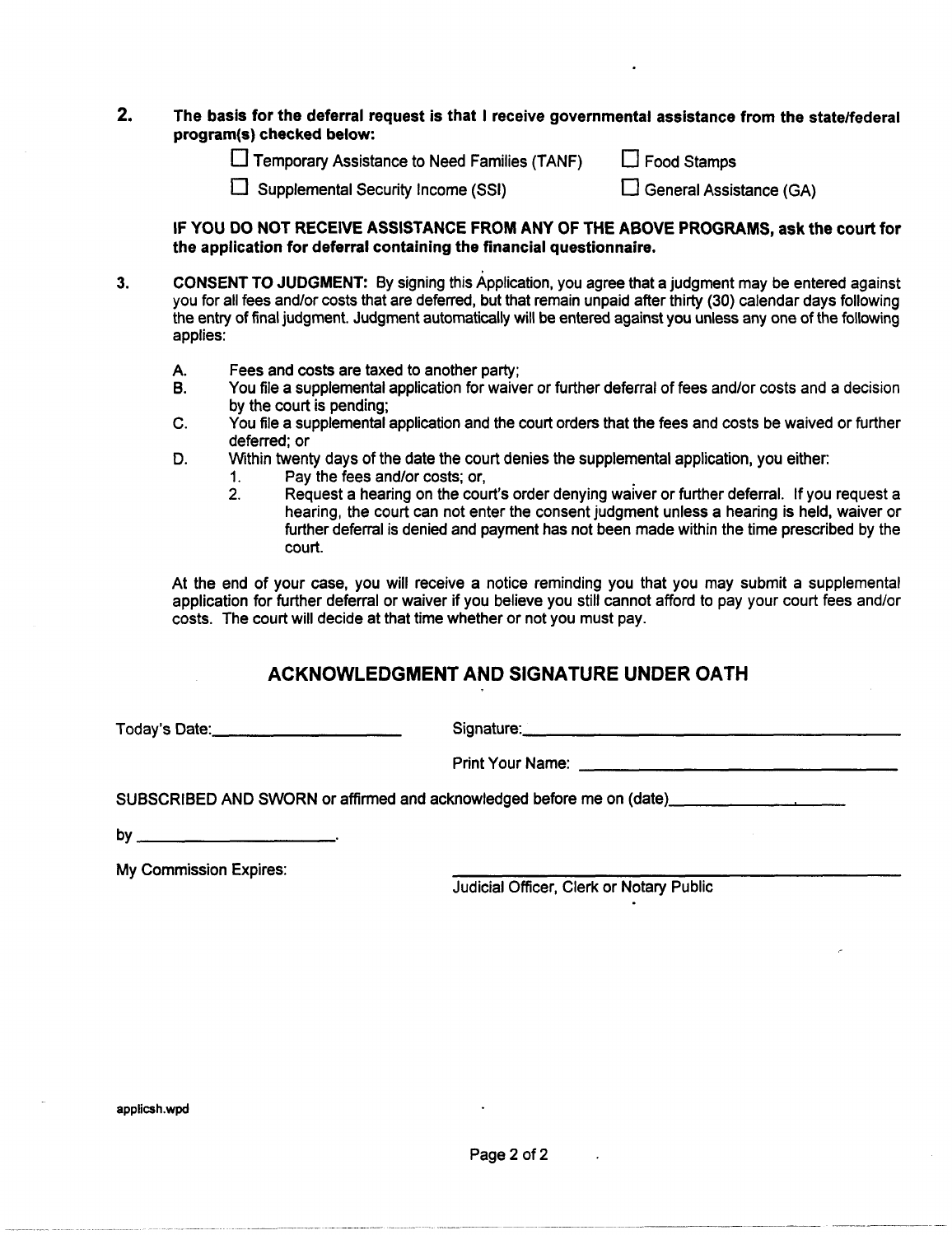Name of Petitioner/Plaintiff.

Case Number:

AFFIDAVIT IN SUPPORT OF APPLICATION FOR DEFERRAL OR WAIVER OF SERVICE OF PROCESS COSTS

Name of Respondent/Defendant

STATE OF ARIZONA COUNTY OF  $\qquad \qquad \qquad$  $\big)$  ss

STATEMENTS MADE TO THE COURT UNDER OATH. I swear or affirm that the information in this application is true and correct. I make this statement under the penalty of prosecution for perjury if it is determined that I did not tell the truth.

I have requested a deferral of the following fees in my case:

- $\square$  Fees for service of process by a sheriff, marshal, constable or local law enforcement agency: In support of my request, I state that (check and complete any that apply):
	- $\Box$  I have attempted to obtain voluntary acceptance of service of process without success on the person to be served.
	- $\square$  It would be useless or dangerous for me to try to obtain voluntary acceptance of service by

the person to be served because (explain):

------- ------------- -- ------------------------ -------~------~-------- ------~~~--~-

D There is an enforceable Order of Protection or Injunction Against Harassment between the parties: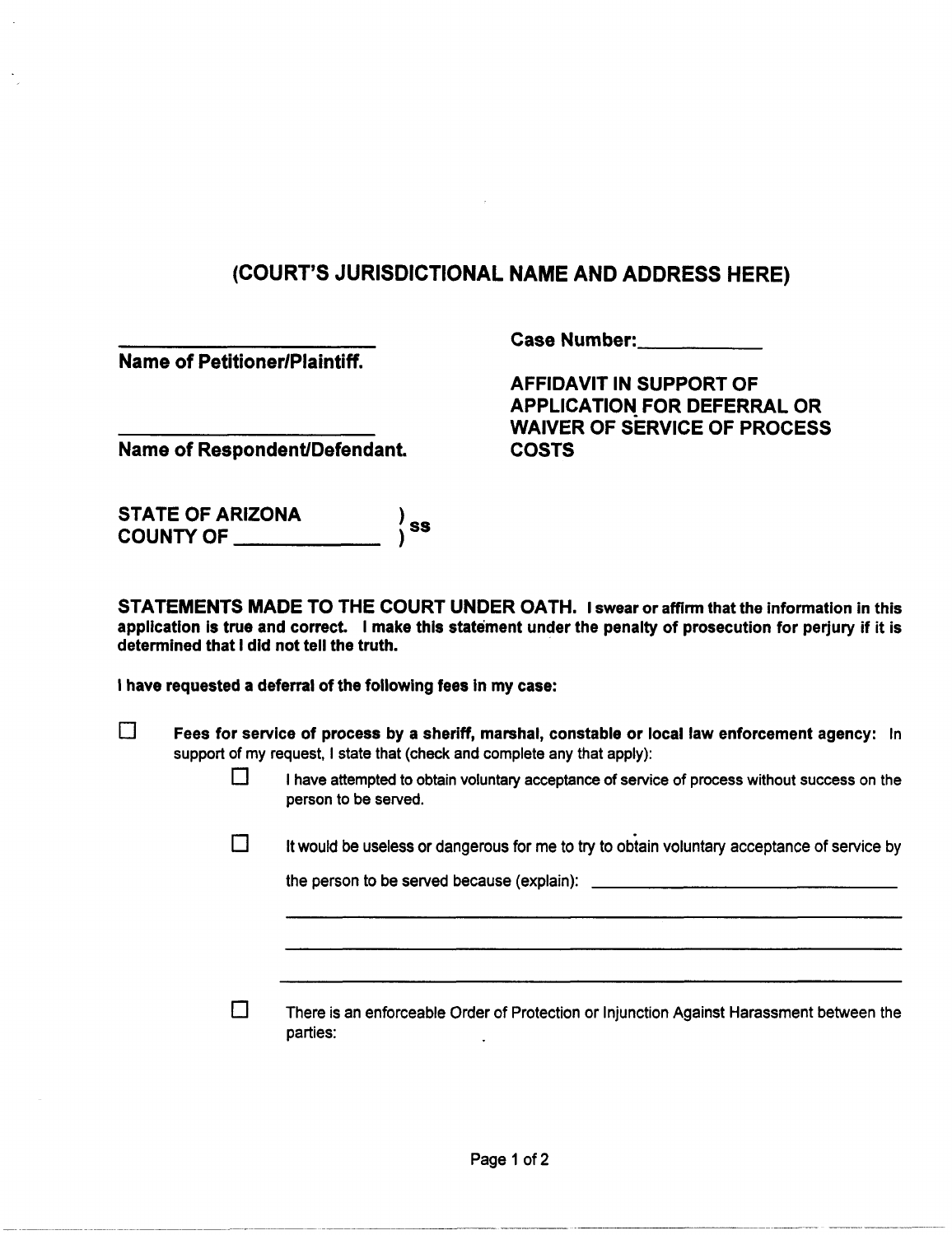| Fees for publication: In support of my request, I state that I have attempted to locate the person to be served<br>but I have been unable to locate that person (check and complete any that apply): |        |                                                        |                                                                                                                       |
|------------------------------------------------------------------------------------------------------------------------------------------------------------------------------------------------------|--------|--------------------------------------------------------|-----------------------------------------------------------------------------------------------------------------------|
|                                                                                                                                                                                                      | $\Box$ |                                                        |                                                                                                                       |
|                                                                                                                                                                                                      |        |                                                        |                                                                                                                       |
|                                                                                                                                                                                                      |        |                                                        |                                                                                                                       |
|                                                                                                                                                                                                      | П      |                                                        | I have contacted the person(s) listed below to try to find the location of the other party.                           |
|                                                                                                                                                                                                      |        | <b>NAME</b>                                            | <b>ADDRESS</b>                                                                                                        |
|                                                                                                                                                                                                      |        |                                                        |                                                                                                                       |
|                                                                                                                                                                                                      |        |                                                        |                                                                                                                       |
|                                                                                                                                                                                                      |        |                                                        |                                                                                                                       |
|                                                                                                                                                                                                      |        | <b>ACKNOWLEDGMENT AND SIGNATURE UNDER OATH</b>         |                                                                                                                       |
|                                                                                                                                                                                                      |        | Today's Date: __________________________<br>Signature: | <u> 1980 - Januar Alemania, matematik amerikan personal personal personal personal personal personal personal per</u> |
|                                                                                                                                                                                                      |        |                                                        | SUBSCRIBED AND SWORN or affirmed and acknowledged before me on (date)___________________                              |
|                                                                                                                                                                                                      |        |                                                        |                                                                                                                       |
| My Commission Expires:                                                                                                                                                                               |        |                                                        |                                                                                                                       |
|                                                                                                                                                                                                      |        |                                                        |                                                                                                                       |
|                                                                                                                                                                                                      |        | <b>INFORMATION FOR SERVICE BY LAW ENFORCEMENT</b>      |                                                                                                                       |
| papers on the other party:                                                                                                                                                                           |        |                                                        | You must answer this if you want a sheriff, marshal, constable or local law enforcement agency to serve               |

To the best of my knowledge, as of (date) \_\_\_\_\_\_\_\_\_\_\_ , the last known address of the To the best of my knowledge, as of (date) \_\_\_\_\_\_\_\_\_\_\_\_\_\_\_\_\_\_\_\_\_\_\_\_\_\_\_\_\_\_\_\_, the last known address of<br>person to be served was:

 $\ddot{\bullet}$ 

affidavit. wpd

l.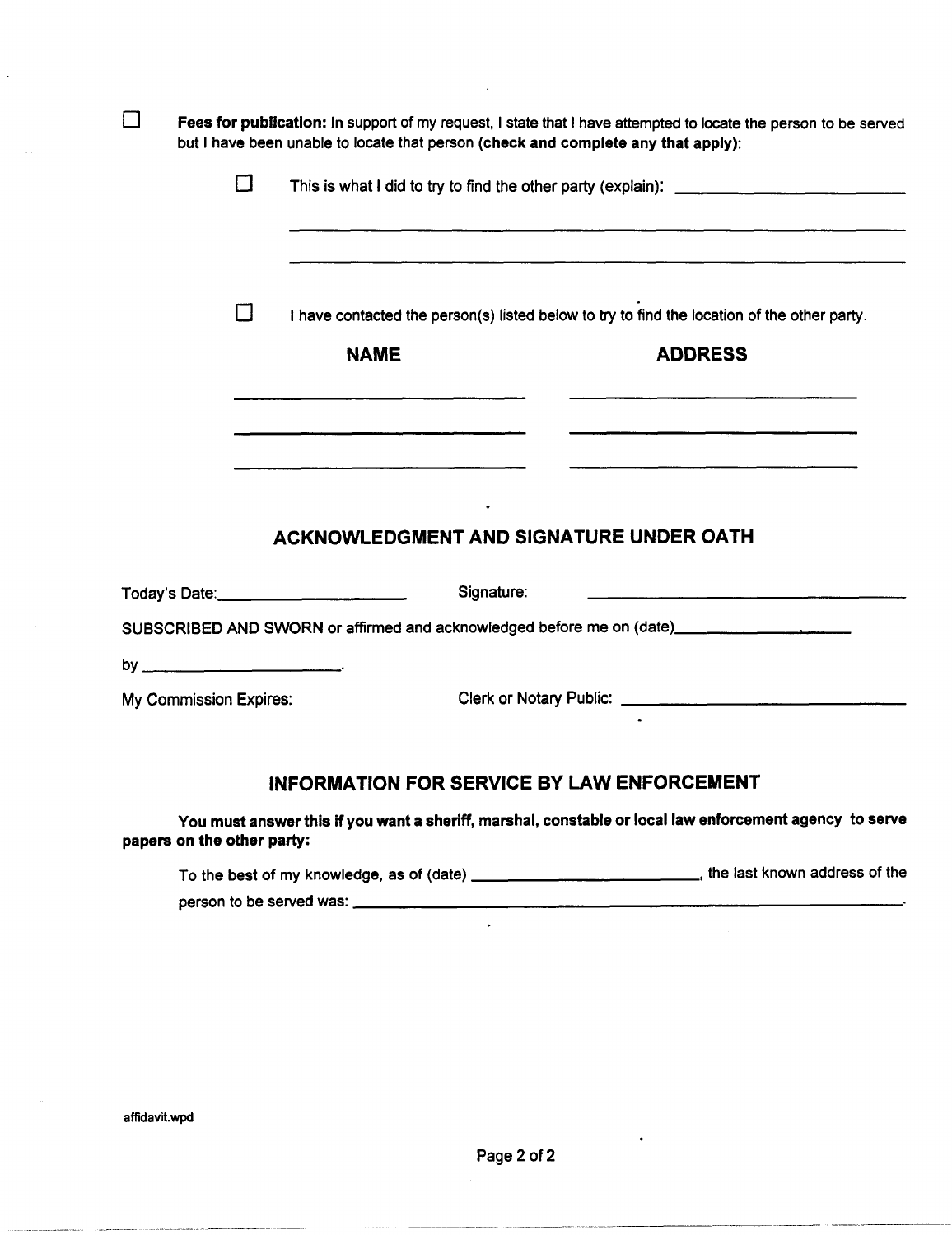| <b>Name of Petitioner/Plaintiff.</b><br>Name of Respondent/Defendant. |                | <b>Case Number:</b><br><b>ORDER REGARDING DEFERRAL</b><br>OF COURT FEES AND/OR COSTS<br><b>AND</b><br><b>CONSENT TO ENTRY OF JUDGMENT</b>                                                                                                                                                                                                                                |  |  |
|-----------------------------------------------------------------------|----------------|--------------------------------------------------------------------------------------------------------------------------------------------------------------------------------------------------------------------------------------------------------------------------------------------------------------------------------------------------------------------------|--|--|
|                                                                       |                | <b>THE COURT FINDS</b> that the applicant (print name): ______________________________                                                                                                                                                                                                                                                                                   |  |  |
| 1.                                                                    | $\Box$         | <b>IS NOT ELIGIBLE FOR A DEFERRAL of fees and/or costs.</b>                                                                                                                                                                                                                                                                                                              |  |  |
|                                                                       |                | <b>OR</b>                                                                                                                                                                                                                                                                                                                                                                |  |  |
| 2.                                                                    | П              | IS ELIGIBLE FOR A DEFERRAL financial eligibility for a deferral of fees and costs. As<br>required by state law, the applicant has signed a consent to entry of judgment.<br><b>OR</b>                                                                                                                                                                                    |  |  |
| 3.                                                                    | П              | IS ELIGIBLE FOR DEFERRAL of fees and/or costs on good cause shown.<br><b>OR</b>                                                                                                                                                                                                                                                                                          |  |  |
| 4.                                                                    | $\mathbf{I}$   | IS ELIGIBLE FOR WAIVER of fees and/or costs at the courts discretion (A.R.S. § 12-302(M)).                                                                                                                                                                                                                                                                               |  |  |
|                                                                       | IT IS ORDERED: |                                                                                                                                                                                                                                                                                                                                                                          |  |  |
| $\Box$                                                                |                | <b>DEFERRAL DENIED</b> for the following reason(s):                                                                                                                                                                                                                                                                                                                      |  |  |
|                                                                       | П              |                                                                                                                                                                                                                                                                                                                                                                          |  |  |
|                                                                       |                | You are encouraged to submit a complete application before a consent judgment is entered<br>against you.                                                                                                                                                                                                                                                                 |  |  |
|                                                                       | l 1            | The applicant does not meet the financial criteria for fee deferral because ________________                                                                                                                                                                                                                                                                             |  |  |
|                                                                       |                | A deferral MUST BE granted if the applicant is receiving public assistance benefits or has an<br>income that is insufficient or barely sufficient to meet the daily essentials of life and that<br>includes no allotment that could be budgeted to pay the fees and/or costs necessary to gain<br>access to the court or if the applicant demonstrates other good cause. |  |  |

 $\Box$  This is a class action.

 $\langle \cdot \rangle$  ,

 $\square$  The applicant is an incarcerated felon and this is not a domestic relations action.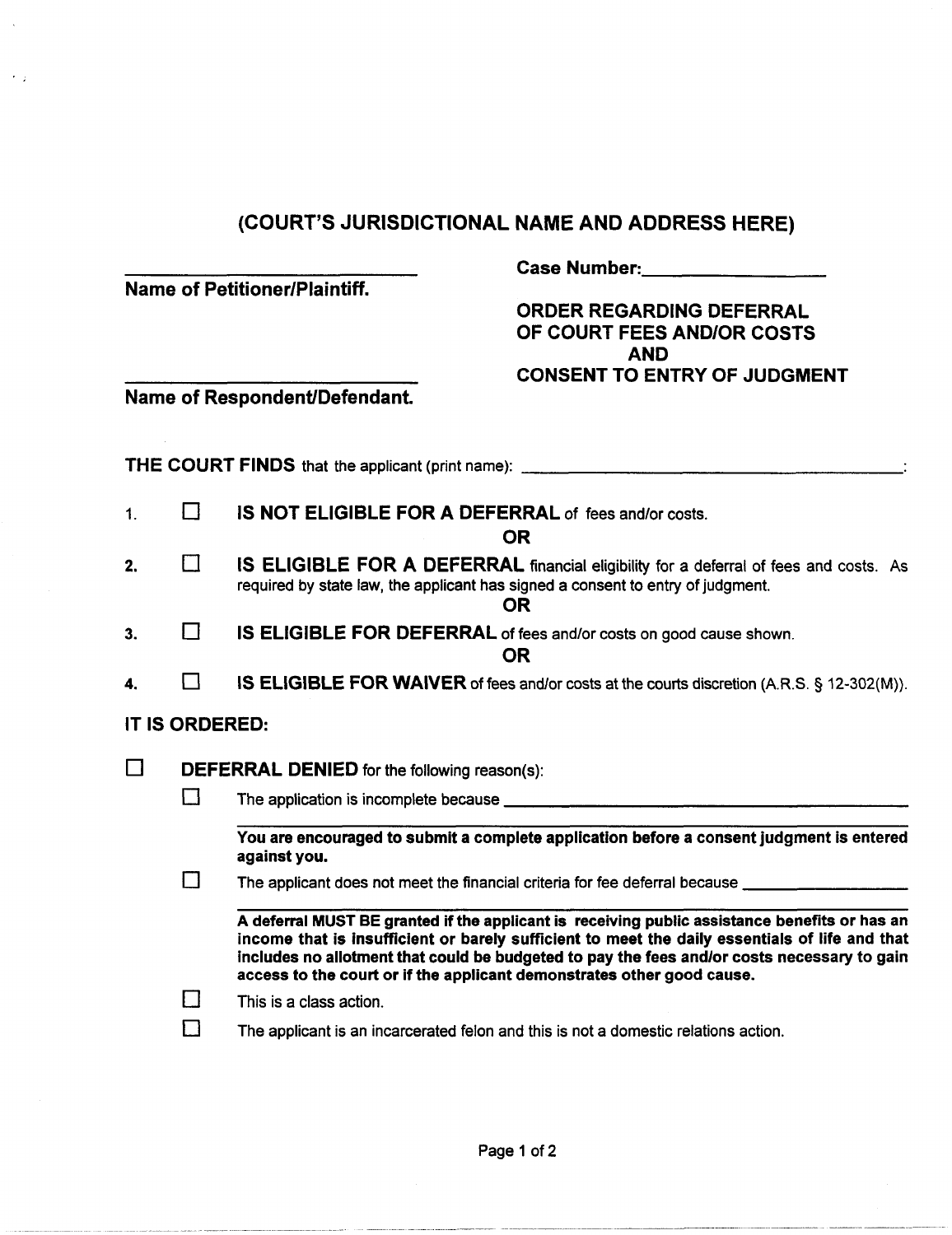| <b>DEFERRAL GRANTED</b> for the following fees and/or costs in this court: |                                                                                                                                                                                                                                                                                                                                                                                              |  |  |
|----------------------------------------------------------------------------|----------------------------------------------------------------------------------------------------------------------------------------------------------------------------------------------------------------------------------------------------------------------------------------------------------------------------------------------------------------------------------------------|--|--|
|                                                                            | Any or all filing fees, fees for the issuance of summonses and subpoenas, fees for obtaining one<br>certified copy of a temporary order in a domestic relations case, or a final order, judgment or decree<br>in all civil proceedings, child support payment history report or fees for attending Domestic Relations<br>Education on Children's Issues Program pursuant to A.R.S. § 25-355. |  |  |
| l 1                                                                        | Fees for service of process by a sheriff, marshal, constable or local law enforcement agency                                                                                                                                                                                                                                                                                                 |  |  |
|                                                                            | Fees for service by publication                                                                                                                                                                                                                                                                                                                                                              |  |  |
| $\Box$                                                                     | Filing fees and photocopy fees for the preparation of the record on appeal                                                                                                                                                                                                                                                                                                                   |  |  |
|                                                                            | Court reporter's fees of reporters or transcribers employed by the court for the preparation of the<br>transcript.                                                                                                                                                                                                                                                                           |  |  |
|                                                                            | IF A DEFERRAL IS GRANTED, PLEASE CHECK ONE OF THE FOLLOWING BOXES.                                                                                                                                                                                                                                                                                                                           |  |  |
| $\mathbf{1}$                                                               | NO PAYMENTS WILL BE DUE UNTIL FURTHER NOTICE (Only applies to Finding<br>#2 or #3).                                                                                                                                                                                                                                                                                                          |  |  |
|                                                                            | SCHEDULE OF PAYMENTS (Only applies to Finding #3).                                                                                                                                                                                                                                                                                                                                           |  |  |
|                                                                            | beginning $\qquad \qquad$                                                                                                                                                                                                                                                                                                                                                                    |  |  |
|                                                                            |                                                                                                                                                                                                                                                                                                                                                                                              |  |  |

**WAIVER GRANTED** for all fees and/or costs of this case that may be waived under A.R.S. § 12-302(I).

RIGHT TO JUDICIAL REVIEW. If the application is denied or a payment schedule set by a special commisioner, you may request the decision be reviewed by a judge or judicial officer. The request must be made within twenty (20) days of the day the order was mailed or delivered to you. If a schedule of payments has been established, payments shall be suspended until a decision is made after the judicial review. The judicial review shall be held as soon as possible.

CONSENT TO ENTRY OF JUDGMENT. In accordance with state law and procedures adopted by the Arizona Supreme Court, a consent judgment shall be entered against the applicant for all fees and costs that are deferred and not taxed to another party, but that remain unpaid after thirty (30) calendar days following the entry of final judgment unless any one of the following applies:

- A. Fees and costs are taxed to another party;
- B. A supplemental application for waiver or further deferral remains pending;
- C. The court orders that the fees and costs be waived or further deferred; or
- D. Within twenty days of the date the court denies the supplemental application, the applicant:
	- 1. Pays the fees; or,
		- 2. Requests a hearing on the court's order denying waiver or further deferral. If the applicant requests a hearing, the court shall not enter the consent judgment unless a hearing is held, waiver or further deferral is denied and payment has not been made within the time prescribed by the court.

DUTY TO REPORT CHANGE IN FINANCIAL CIRCUMSTANCES. An applicant who is granted a deferral shall promptly notify the court of the change in financial circumstances during the pendency of the case that would affect the applicant's ability to pay court fees and costs. Any time the applicant appears before the court on this case, the court may inquire as to the applicant's financial circumstances.

 $\mathsf{DATED}$ :

**Signature** order.wpd **order.wpd order.wpd order.wpd order.wpd order.wpd order.wpd order.wpd** 

--------~-~- ~-------

Page 2 of 2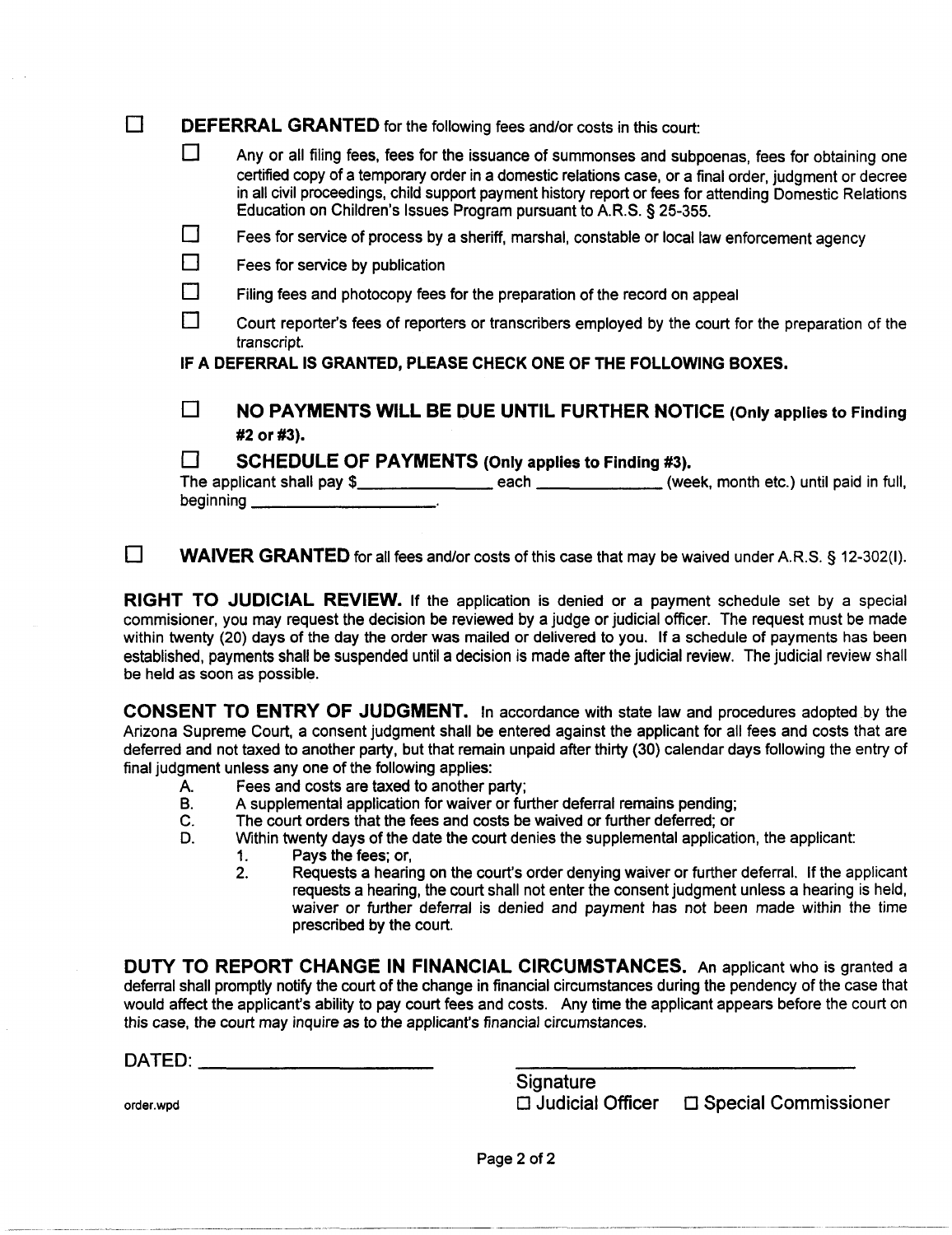**Name of Petitioner/Plaintiff.** 

Case Number:\_\_\_\_\_\_\_\_\_\_\_\_\_\_\_\_\_\_\_

**ORDER REGARDING FEES AND/OR COSTS IN LIMITED CIRCUMSTANCES** 

**Name of Respondent/Defendant.** 

**UPON VERBAL AVOWAL** in open court

**THE COURT FINDS** that there are limited circumstances (Order of Protection, Injunction Against Harassment or other pursuant to A.R.S. § 12-302(M)) justifying a waiver and/or deferral of fees.

**IT IS ORDERED:** (Check all boxes that apply)

| $\Box$ | <b>WAIVER OF PAYMENT IS GRANTED for filing fees.</b> |  |
|--------|------------------------------------------------------|--|

**WAIVER OF PAYMENT IS GRANTED** for fees for service of process.

- $\Box$ WAIVER IS DENIED for the following:  $\Box$  Filing fees  $\Box$  Fees for service of process The applicant does not meet the financial criteria for waiver.
- $\Box$ The applicant does not meet the infancial chiena for waiver.<br>**DEFERRAL IS GRANTED** for filing fees. The applicant shall pay the filing fee of \$\_\_\_\_\_\_\_\_\_\_\_\_\_\_On **DEFERRAL IS GRANTED for filing fe**<br>or before (date) \_\_\_\_\_\_\_\_\_\_\_\_\_\_\_\_\_\_\_\_\_\_\_

DATED: \_\_\_\_\_\_\_\_\_\_\_\_\_\_ \_\_

Judicial Officer

ordexcep.wpd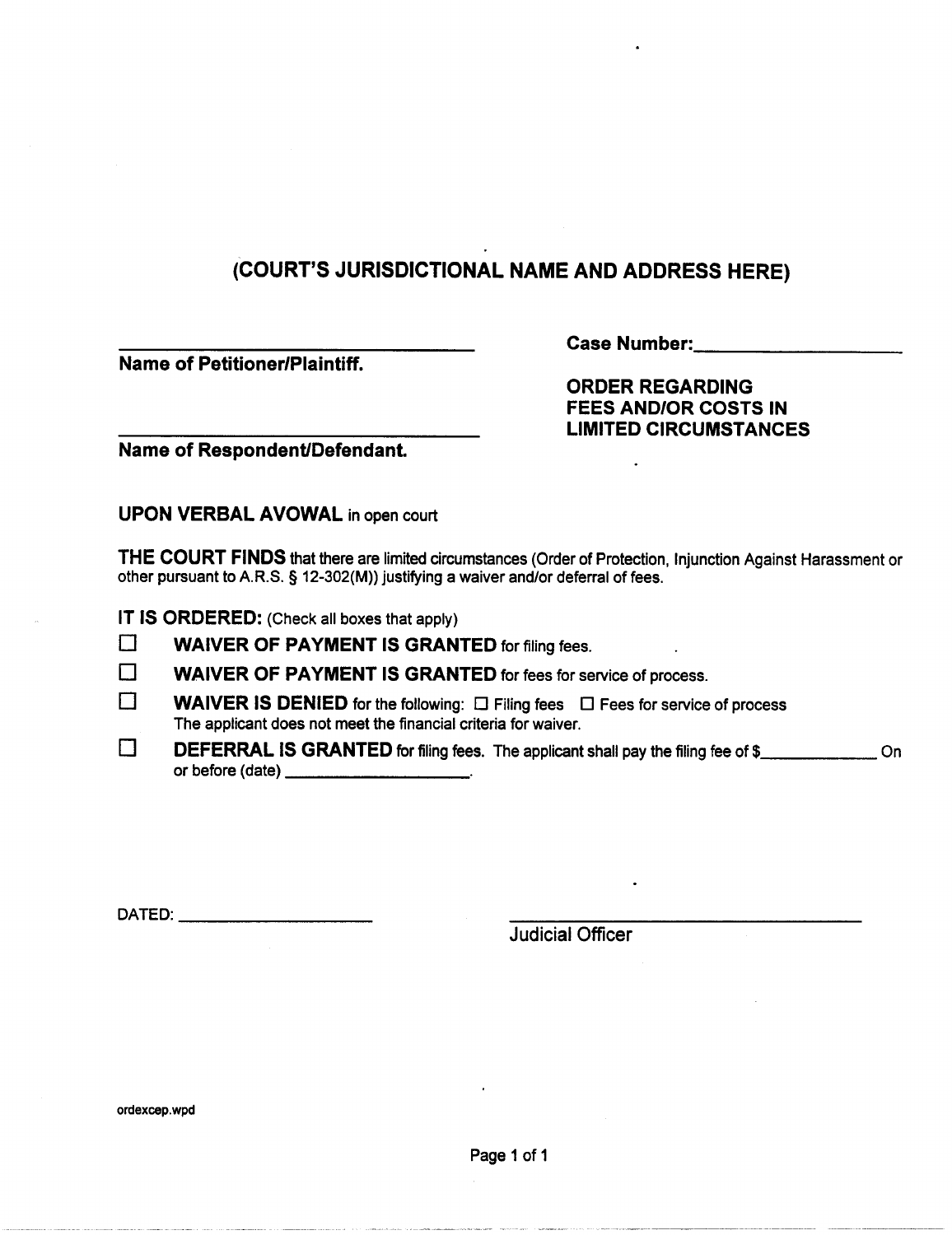### **NOTICE OF COURT FEES AND COSTS DUE**

#### IMPORTANT!

Read this notice carefully. If you do not do what this notice tells you to do, a judgment for all unpaid fees and costs will be entered against you. This judgment may appear on your credit report and/or cause your wages to be garnished. If you do not understand this notice, you may wish to seek legal advice or contact legal aid for help.

Payment of court fees and/or costs in the amount of \$ deferred in your case. By (date) \_\_\_\_\_\_\_\_\_\_\_\_\_\_\_\_\_\_\_\_\_\_, you must either pay these fees or file a Supplemental Application for waiver or further deferral.

If you do not pay or file a Supplemental Application, a judgment for the total amount of unpaid fees and costs will be entered against you. The court may take legal steps to collect the unpaid judgment.

You may make the payment or obtain and file a Supplemental Application at (court name, location and telephone number) \_\_\_\_\_\_\_\_\_\_\_\_\_\_\_\_ \_

In the Supplemental Application, if you qualify you can ask the court for:

- 1. Waiver of fees and/or costs. This means that you never have to pay the fees and costs in this case.
- 2. Further deferral of fees and/or costs. This means that the court arranges a payment schedule.

You may also ask the Court for an itemized statement of unpaid fees and costs at no cost to you. After reviewing the itemized statement, if you disagree with the amount owed the Court, you may request a hearing.

notice.wpd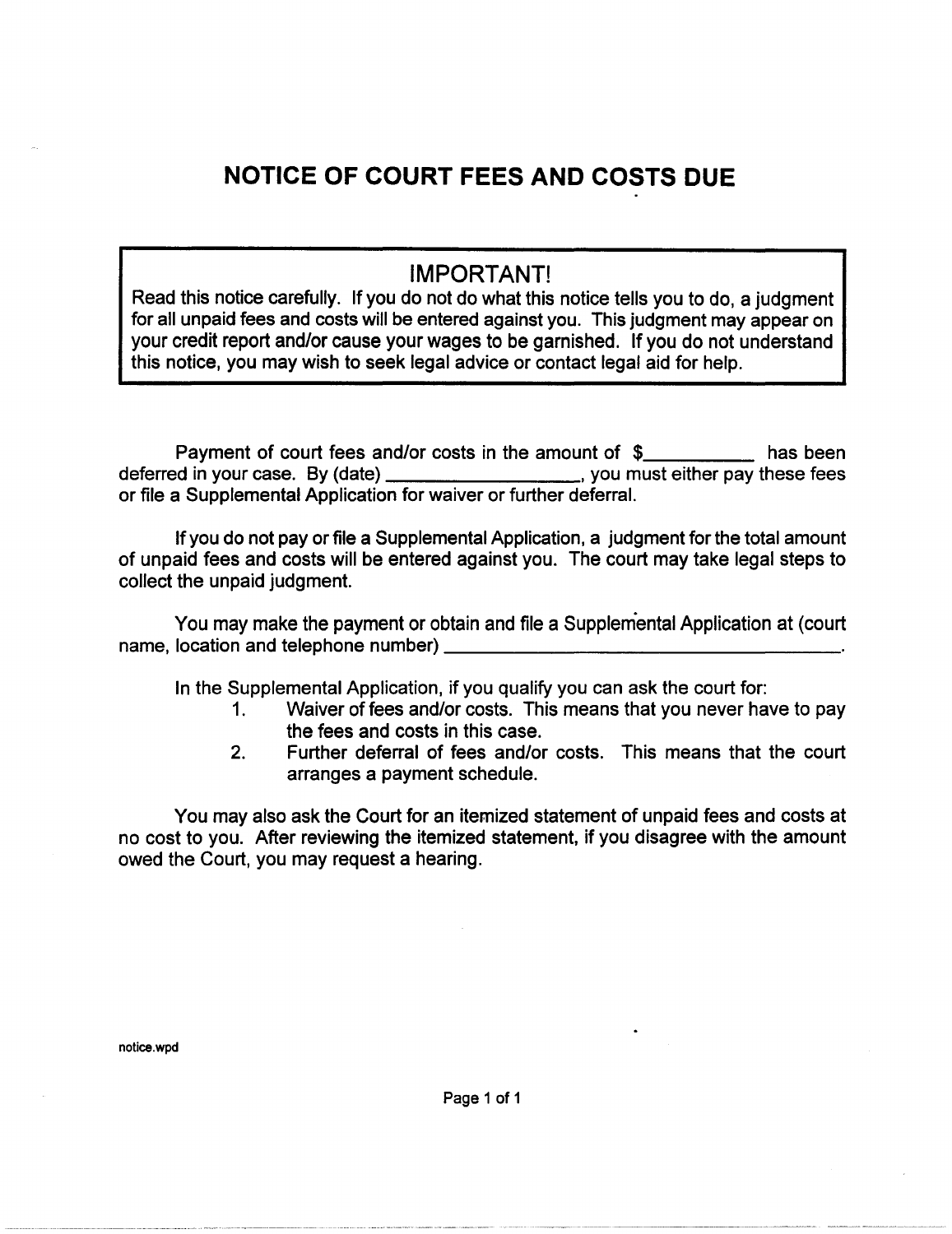Name of Petitioner/Plaintiff.

Case Number:

SUPPLEMENTAL APPLICATION FOR WAIVER OR FURTHER DEFERRAL OF COURT FEES AND/OR COSTS

Name of Respondent/Defendant.

STATE OF ARIZONA  $\begin{array}{c} \text{S} \\ \text{S} \end{array}$ )

STATEMENTS MADE TO THE COURT UNDER OATH. I swear or affirm that the information in this application is true and correct. I make this statement under the penalty of prosecution for perjury if it is determined that I did not tell the truth.

1. I am requesting a waiver of any unpaid feesand/or costs in my case.

#### The basis for the waiver request is:

 $\square$  I receive governmental assistance from the state/federal program(s) checked below:

 $\square$  Temporary Assistance to Need Families (TANF)  $\square$  Food Stamps

 $\Box$  Supplemental Security Income (SSI)  $\Box$  General Assistance (GA)

IF YOU CHECKED ONE OF THE BOXES ABOVE, go directly to the end of the last page and date and sign the Application. You do not need to complete other parts of this form.

OR

#### The basis for the waiver request is:

 $\square$  My income is insufficient or is barely sufficient to meet the daily essentials of life, and includes no allotment that could be budgeted for the fees and costs that are required to gain access to the court. You must fill out the Financial Questionnaire below.

To determine whether income is insufficient or barely sufficient, the court will review your income and expenses. Among the factors the court may consider are:

- 1. Whether your gross income as computed on a monthly basis is 150% or less of the current federal poverty level. (To see if you qualify, a table showing 150% of the poverty levels by family size is attached.) Gross monthly income includes your share of community property income if available to you.
- 2. If your income exceeds 150% of the poverty level, but you have proof of extraordinary expenses, including medical expenses, costs of care for elderly or disabled family members or other expenses that the court finds are extraordinary and that reduce your gross monthly income to at or below 150% of the poverty level.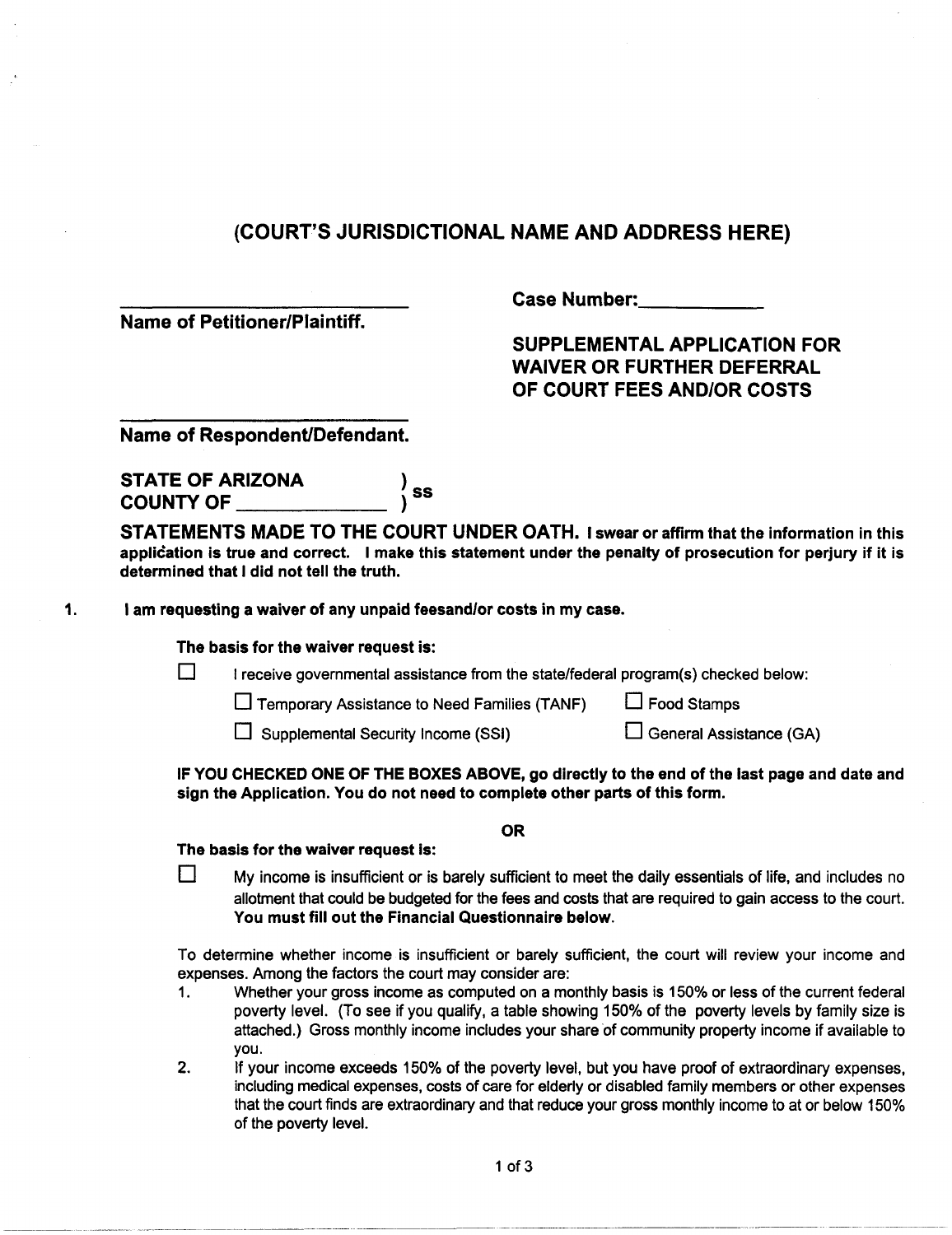OR

IF NONE OF THE ABOVE REASONS APPLY, you do not qualify for a waiver at this time. However, you may request a further deferral of court fees andlor costs for good cause shown. If granted, the court will establish a schedule for you to make payments.

I am requesting a further deferral of any unpaid feesand/or costs in my case. The basis for my request is

 $\Box$  I do not have the money to pay court filing fees and/or costs now. I can pay the filing fees and/or costs at a later date. Explain.

You must fill out the Financial Questionnaire below.

#### **FINANCIAL QUESTIONNAIRE**

SUPPORT RESPONSIBILITIES: List the individuals who you support (including paying child support andlor spousal maintenance):

| <b>NAME</b> |                                                                                                                                                              | <b>RELATIONSHIP</b> |                                                                                                                       |  |
|-------------|--------------------------------------------------------------------------------------------------------------------------------------------------------------|---------------------|-----------------------------------------------------------------------------------------------------------------------|--|
|             |                                                                                                                                                              |                     | <u> 1980 - Andrea Andrea Andrea Andrea Andrea Andrea Andrea Andrea Andrea Andrea Andrea Andrea Andrea Andrea Andr</u> |  |
|             | STATEMENT OF INCOME AND EXPENSES                                                                                                                             |                     |                                                                                                                       |  |
|             | <b>ASSISTANCE: I receive assistance from:</b>                                                                                                                |                     |                                                                                                                       |  |
|             | Arizona Health Care Cost Containment System (AHCCCS)                                                                                                         |                     |                                                                                                                       |  |
|             | Arizona Long Term Care System (ALTCS)                                                                                                                        |                     |                                                                                                                       |  |
|             |                                                                                                                                                              |                     |                                                                                                                       |  |
|             | <b>MONTHLY INCOME:</b> My monthly income is:                                                                                                                 |                     |                                                                                                                       |  |
|             |                                                                                                                                                              |                     |                                                                                                                       |  |
|             |                                                                                                                                                              |                     |                                                                                                                       |  |
|             | Monthly gross income:                                                                                                                                        |                     |                                                                                                                       |  |
|             | Other current monthly income, including spousal<br>maintenance, retirement, rental, interest, pensions,<br>scholarships, grants, royalties, lottery winnings |                     |                                                                                                                       |  |
|             | (explain amount and source):                                                                                                                                 |                     | S.                                                                                                                    |  |
|             | My spouse's monthly gross income (if available to me): \$                                                                                                    |                     |                                                                                                                       |  |
|             | <b>TOTAL MONTHLY INCOME:</b>                                                                                                                                 |                     |                                                                                                                       |  |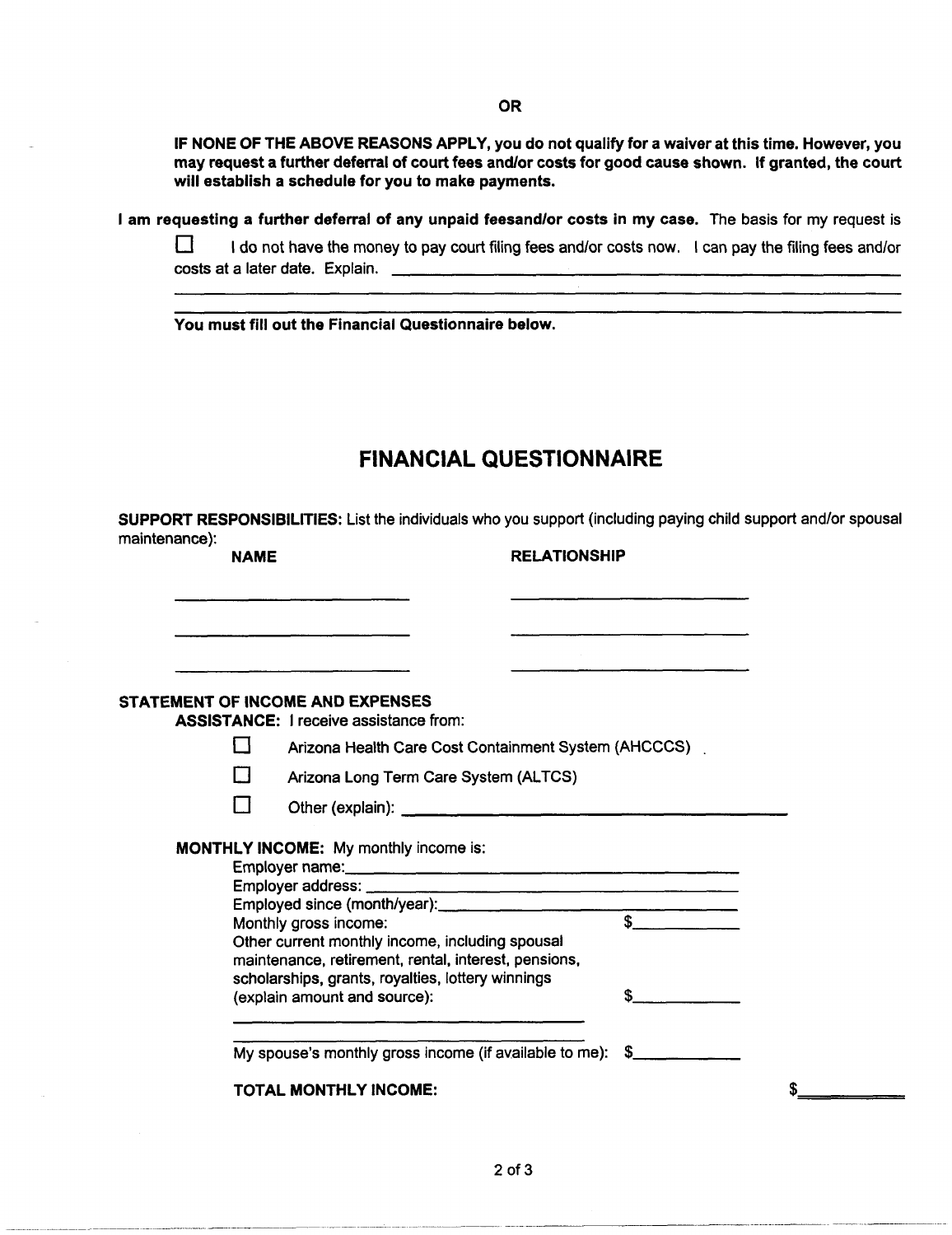**MONTHLY EXPENSES AND DEBTS:** My monthly expenses and debts are:

|                                  | <b>PAYMENT AMOUNT</b> | <b>LOAN BALANCE</b> |  |
|----------------------------------|-----------------------|---------------------|--|
| Rent/Mortgage payment            | S                     | S                   |  |
| Car Payment                      |                       | S                   |  |
| <b>Credit Card Payments</b>      | S                     | S                   |  |
| Explain:                         |                       |                     |  |
| Other payments & debts           | S                     | S                   |  |
| Explain:                         |                       |                     |  |
| Food/Household supplies          | S.                    |                     |  |
| Utilities/Telephone              |                       |                     |  |
| Clothing                         |                       |                     |  |
| Medical/Dental/Drugs             |                       |                     |  |
| <b>Health Insurance</b>          |                       |                     |  |
| Nursing care                     |                       |                     |  |
| <b>Laundry</b>                   |                       |                     |  |
| <b>Child Support</b>             |                       |                     |  |
| <b>Child Care</b>                |                       |                     |  |
| <b>Spousal Maintenance</b>       |                       |                     |  |
| Car Insurance                    |                       |                     |  |
| <b>Gasoline/Bus Fare</b>         | \$                    |                     |  |
| <b>Contributions to Employer</b> |                       |                     |  |
| or Other Retirement Account      | S                     |                     |  |
| TOTAL MONTHLY PAYMENTS           |                       |                     |  |
|                                  |                       |                     |  |

**STATEMENT OF ASSETS:** Equity is defined as market value minus any liens or loans. List only those assets available to you and accessible without financial penalty.

| <b>ESTIMATED VALUE</b>               |  |
|--------------------------------------|--|
| Cash and Bank Accounts               |  |
| <b>Credit Union Accounts</b>         |  |
| Equity in:                           |  |
| 1. Home                              |  |
| 2. Other property                    |  |
| 3. Cars/other vehicles               |  |
| Other, including stocks, bonds, etc. |  |
| <b>Retirement Accounts</b>           |  |
| <b>TOTAL ASSETS:</b>                 |  |

**EXTRAORDINARY EXPENSES:** Other facts that support this application are: (For example, describe and provide proof of unusual medical needs, financial hardship, costs of care of elderly or disabled family members)

| <b>DESCRIPTION</b>           | <b>AMOUNT</b>                                                                                                                                                                                                                  |  |
|------------------------------|--------------------------------------------------------------------------------------------------------------------------------------------------------------------------------------------------------------------------------|--|
|                              | $\frac{1}{2}$                                                                                                                                                                                                                  |  |
|                              | $\frac{1}{2}$                                                                                                                                                                                                                  |  |
| TOTAL EXTRAORDINARY EXPENSES |                                                                                                                                                                                                                                |  |
|                              | SIGNATURE UNDER PENALTY OF PERJURY                                                                                                                                                                                             |  |
|                              | Signature: Signature: Signature: Signature: Signature: Signature: Signature: Signature: Signature: Signature: Signature: Signature: Signature: Signature: Signature: Signature: Signature: Signature: Signature: Signature: Si |  |
| supapp.wpd                   |                                                                                                                                                                                                                                |  |
|                              | $3$ of $3$                                                                                                                                                                                                                     |  |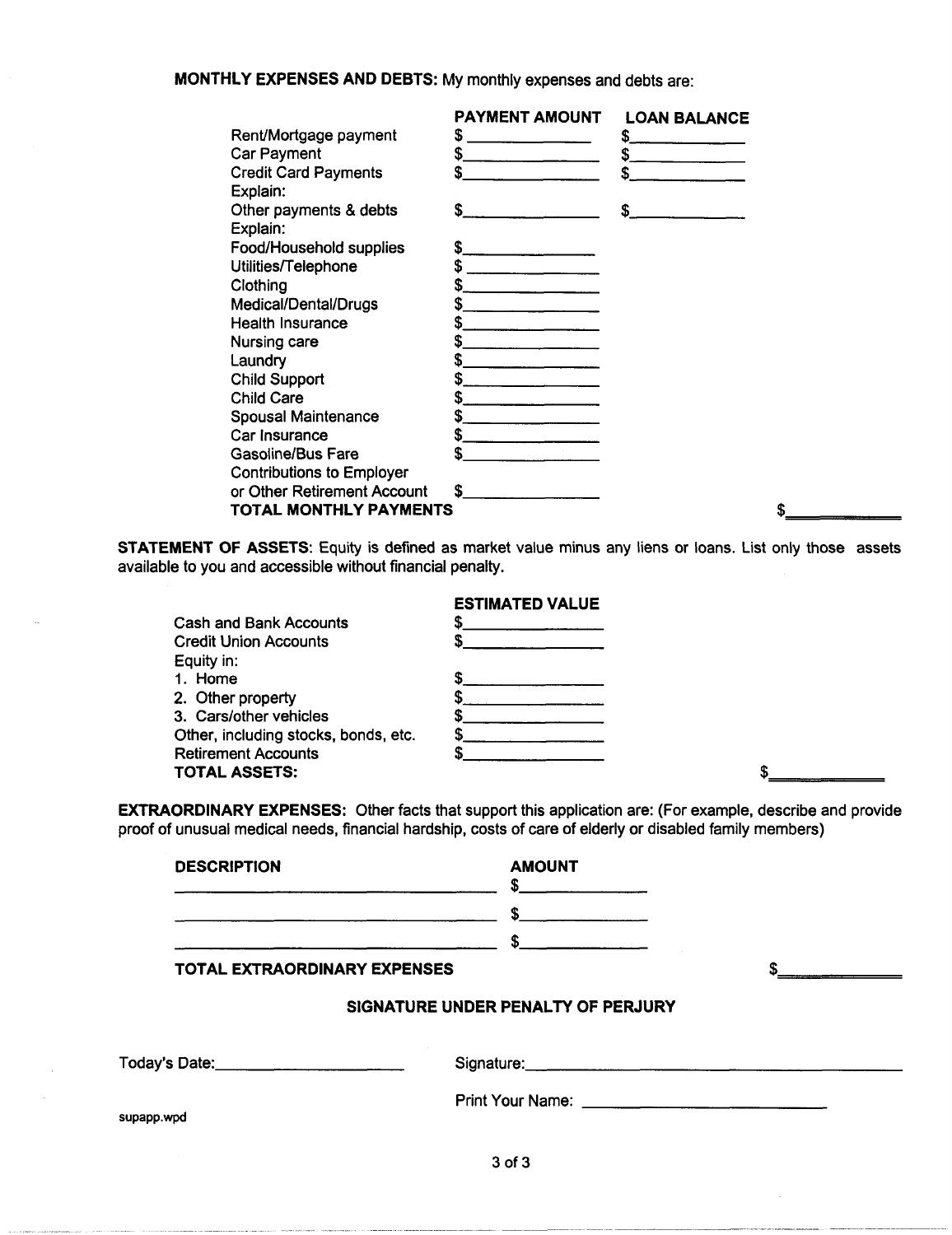Name of Petitioner/Plaintiff.

Case Number: \_\_\_\_ \_

SUPPLEMENTAL APPLICATION FOR WAIVER OF COURT FEES AND/OR COSTS FOR PERSONS RECEIVING PUBLIC ASSISTANCE BENEFITS

Name of Respondent/Defendant.

STATE OF ARIZONA COUNTY OF \_\_\_\_  $\frac{1}{2}$  ss

STATEMENTS MADE TO THE COURT UNDER OATH. I swear or affirm that the information in this application is true and correct. I make this statement under the penalty of prosecution for perjury if it is determined that I did not tell the truth.

1. I am requesting a waiver of any unpaid feesand/or costs in my case.

2. The basis for the waiver is that I receive government assistance from the statelfederal program(s) checked below:

 $\square$  Temporary Assistance to Need Families (TANF)  $\square$  Food Stamps

 $\Box$  Supplemental Security Income (SSI)  $\Box$  General Assistance (GA)

IF YOU DO NOT RECEIVE ASSISTANCE FROM ANY OF THE ABOVE PROGRAMS, and can not pay court fees and costs, ask the court instead for the supplemental application for waiver or further deferral containing the financial questionnaire.

#### SIGNATURE UNDER PENALTY OF PERJURY:

Today's Date: \_\_\_\_\_\_\_ \_ Signature: \_\_\_\_\_\_\_\_\_\_\_ \_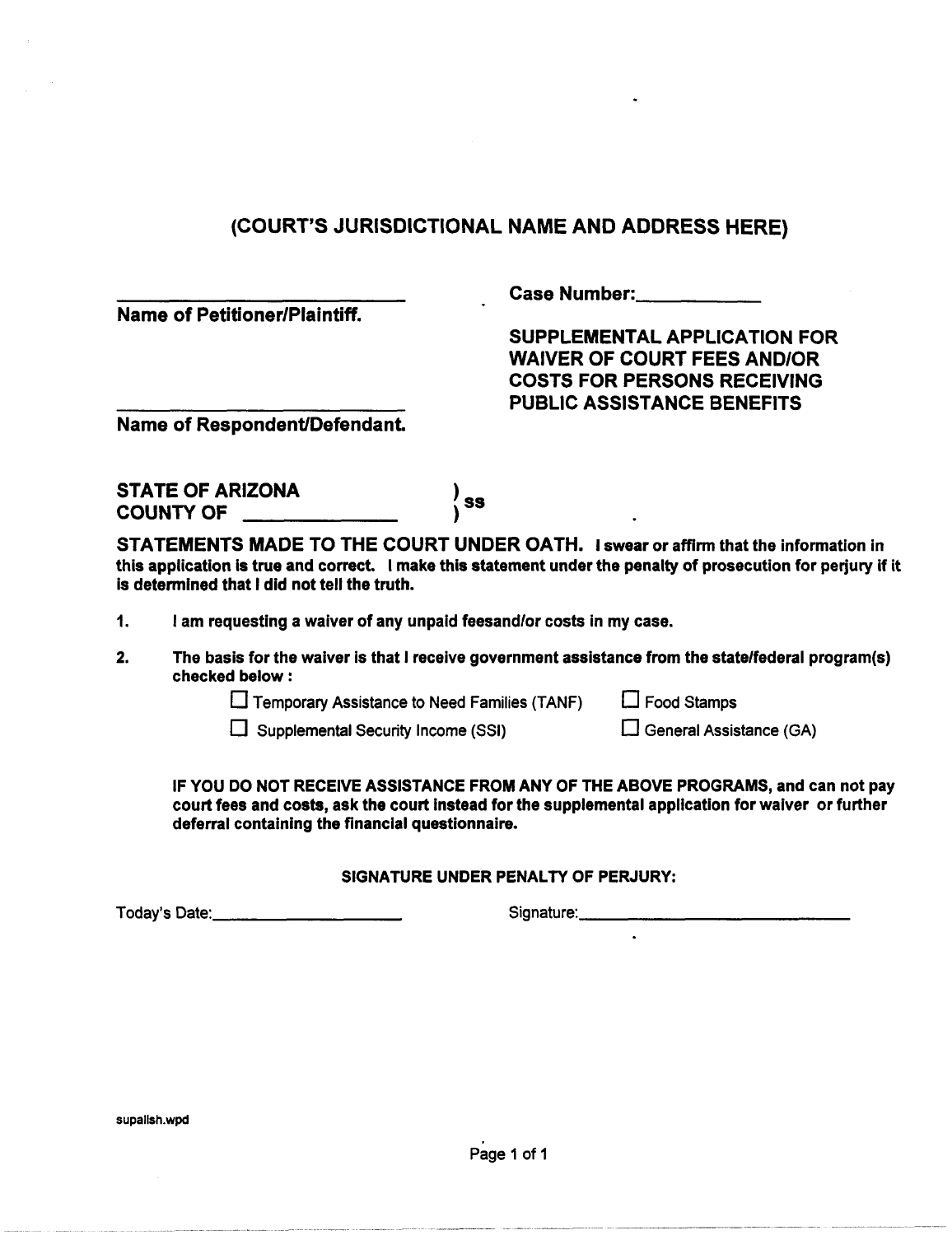|    | <b>Name of Petitioner/Plaintiff.</b> |        |   |                                         | <b>Case Number:</b><br><b>ORDER ON SUPPLEMENTAL</b><br><b>APPLICATION</b><br>(WITHOUT HEARING)                                                                                                                                                                |
|----|--------------------------------------|--------|---|-----------------------------------------|---------------------------------------------------------------------------------------------------------------------------------------------------------------------------------------------------------------------------------------------------------------|
|    |                                      |        |   | Name of Respondent/Defendant.           |                                                                                                                                                                                                                                                               |
|    |                                      |        |   | A SUPPLEMENTAL APPLICATION WAS FILED    |                                                                                                                                                                                                                                                               |
|    |                                      |        |   |                                         | <b>THE COURT FINDS</b> that the applicant (print name) _______________________________                                                                                                                                                                        |
| 1. | $\Box$                               |        |   | <b>IS ELIGIBLE FOR A WAIVER because</b> |                                                                                                                                                                                                                                                               |
|    |                                      | П      |   |                                         | There are limited circumstances (Order of Protection, Injunction Against Harassment or other<br>cases pursuant to A.R.S. § 12-302(M)) justifying a waiver of fees and/or costs.                                                                               |
|    |                                      | $\Box$ |   |                                         | The applicant is considered to be permanently unable to pay because the applicant:                                                                                                                                                                            |
|    |                                      |        | Н |                                         | Receives government assistance from the Temporary Assistance to Needy Families<br>Program (TANF), the Food Stamp Program, Arizona's General Assistance Program<br>(GA) or the Supplemental Security Income Program (SSI).                                     |
|    |                                      |        | П |                                         | Has an income that is insufficient or barely sufficient to meet the daily essentials of<br>life and that includes no allotment that could be budgeted for the fees and costs that<br>are required (e.g., monthly gross income 150% or less of poverty level). |
|    |                                      |        |   | $\cdot$ OR                              |                                                                                                                                                                                                                                                               |
| 2. | ⊓                                    |        |   | establish a schedule of payments.)      | IS ELIGIBLE FOR FURTHER DEFERRAL of fees and/or costs. None of the grounds set<br>forth above apply; however, the applicant has shown good cause for further deferral. (Court must                                                                            |
| 3. |                                      |        |   |                                         | <b>IS NOT ELIGIBLE FOR A WAIVER OR FURTHER DEFERRAL of fees and/or costs.</b>                                                                                                                                                                                 |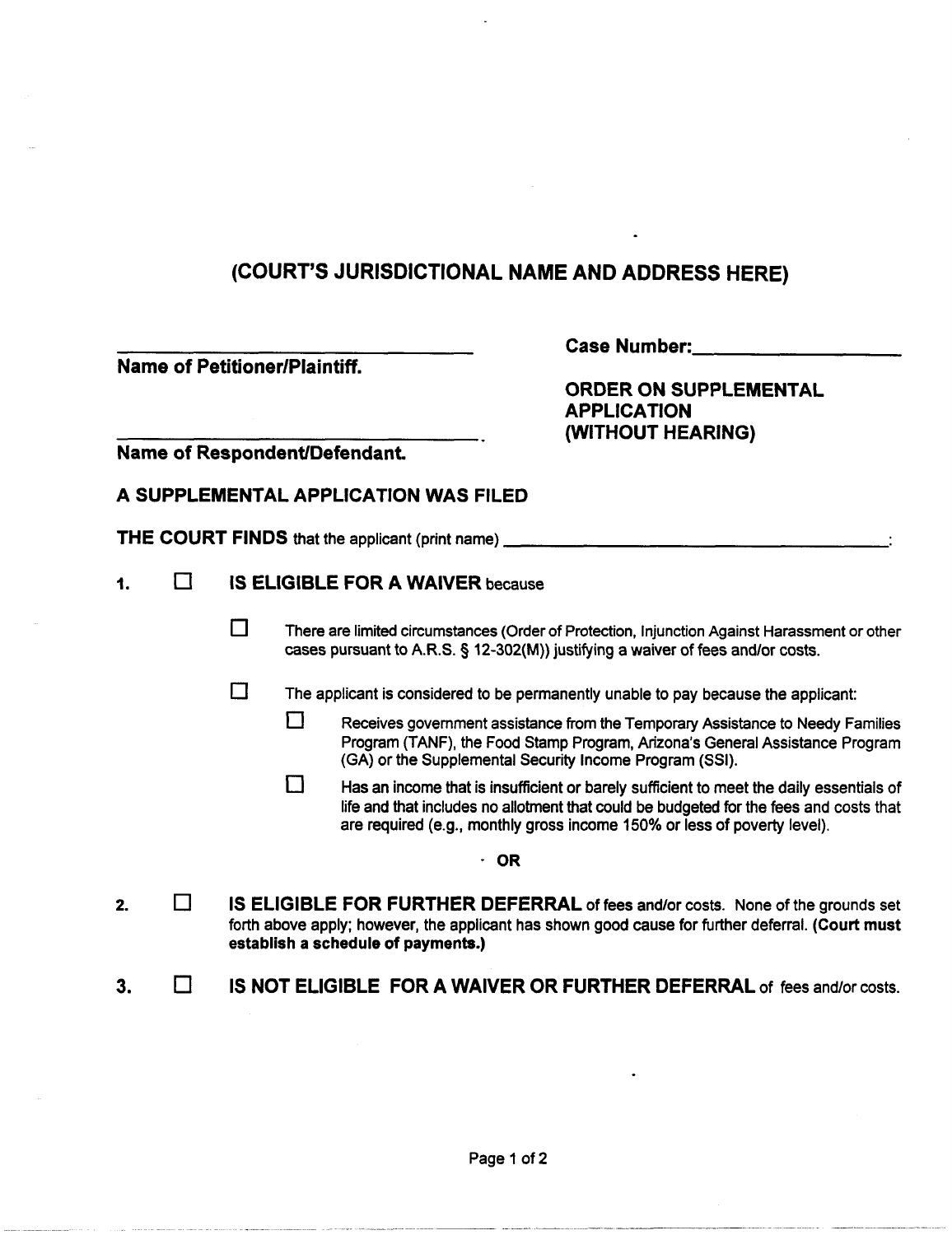$\ddot{\phantom{1}}$ 

 $\bullet$ 

| <b>Name of Petitioner/Plaintiff.</b><br>Name of Respondent/Defendant. |                |        | <b>Case Number:</b><br><b>ORDER ON SUPPLEMENTAL</b><br><b>APPLICATION</b><br>(WITHOUT HEARING) |                                                           |                                                                                                                                                                                                                                                               |
|-----------------------------------------------------------------------|----------------|--------|------------------------------------------------------------------------------------------------|-----------------------------------------------------------|---------------------------------------------------------------------------------------------------------------------------------------------------------------------------------------------------------------------------------------------------------------|
|                                                                       |                |        |                                                                                                |                                                           |                                                                                                                                                                                                                                                               |
|                                                                       |                |        |                                                                                                | A SUPPLEMENTAL APPLICATION WAS FILED                      |                                                                                                                                                                                                                                                               |
|                                                                       |                |        |                                                                                                | <b>THE COURT FINDS</b> that the applicant (print name) __ |                                                                                                                                                                                                                                                               |
| 1.                                                                    | l 1            |        |                                                                                                | <b>IS ELIGIBLE FOR A WAIVER because</b>                   |                                                                                                                                                                                                                                                               |
|                                                                       |                | $\Box$ |                                                                                                |                                                           | There are limited circumstances (Order of Protection, Injunction Against Harassment or other<br>cases pursuant to A.R.S. § 12-302(M)) justifying a waiver of fees and/or costs.                                                                               |
|                                                                       |                | $\Box$ |                                                                                                |                                                           | The applicant is considered to be permanently unable to pay because the applicant:                                                                                                                                                                            |
|                                                                       |                |        | łΙ                                                                                             |                                                           | Receives government assistance from the Temporary Assistance to Needy Families<br>Program (TANF), the Food Stamp Program, Arizona's General Assistance Program<br>(GA) or the Supplemental Security Income Program (SSI).                                     |
|                                                                       |                |        | 1                                                                                              |                                                           | Has an income that is insufficient or barely sufficient to meet the daily essentials of<br>life and that includes no allotment that could be budgeted for the fees and costs that<br>are required (e.g., monthly gross income 150% or less of poverty level). |
|                                                                       |                |        |                                                                                                |                                                           | <b>OR</b>                                                                                                                                                                                                                                                     |
| 2.                                                                    | $\blacksquare$ |        |                                                                                                | establish a schedule of payments.)                        | IS ELIGIBLE FOR FURTHER DEFERRAL of fees and/or costs. None of the grounds set<br>forth above apply; however, the applicant has shown good cause for further deferral. (Court must                                                                            |
| 3.                                                                    |                |        |                                                                                                |                                                           | IS NOT ELIGIBLE FOR A WAIVER OR FURTHER DEFERRAL of fees and/or costs.                                                                                                                                                                                        |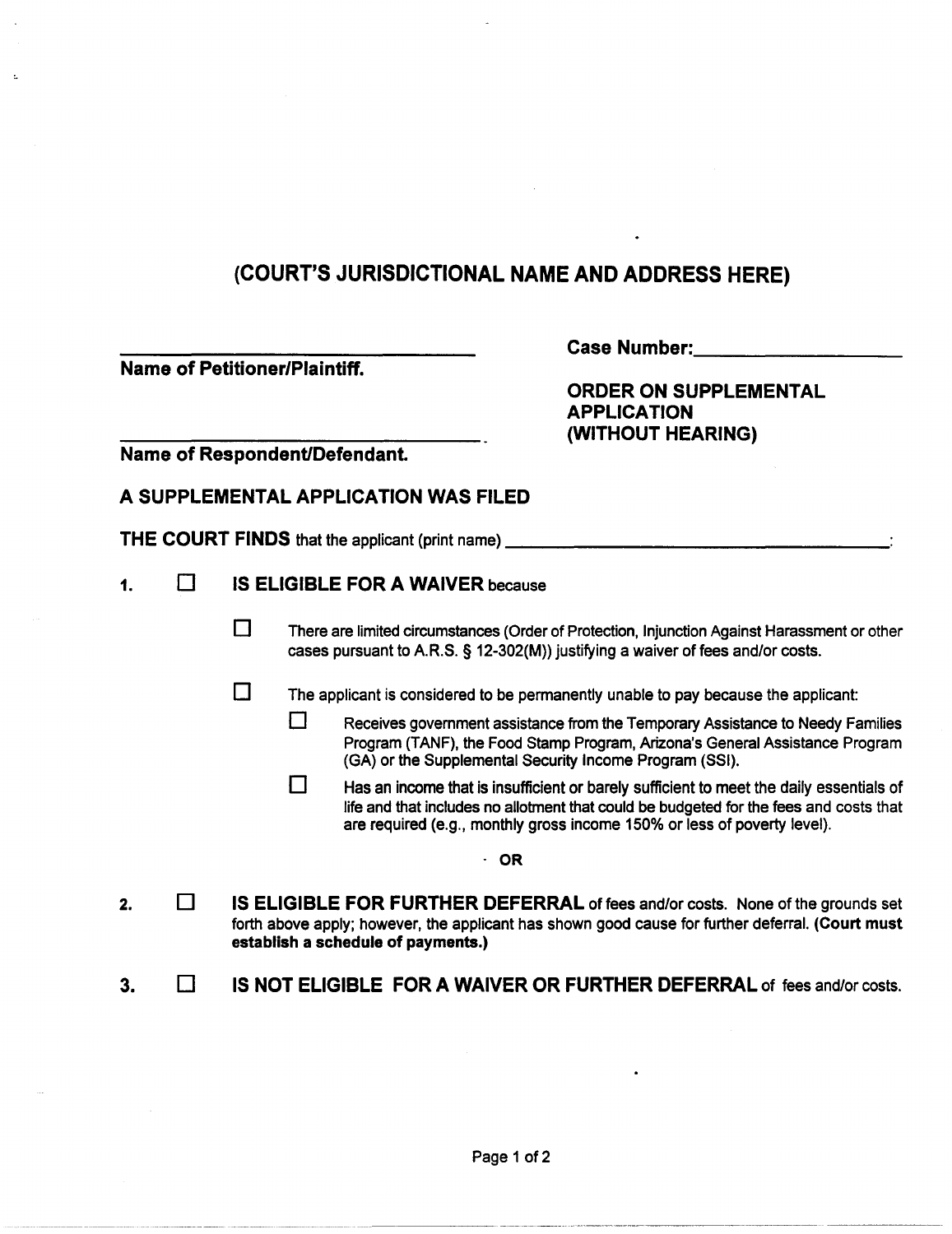#### IT IS ORDERED: (Check all boxes that apply)

|                          | <b>APPLICATION DENIED</b> for the following reasons:                                                                                                                                                                                 |  |                                                                                          |  |  |  |  |
|--------------------------|--------------------------------------------------------------------------------------------------------------------------------------------------------------------------------------------------------------------------------------|--|------------------------------------------------------------------------------------------|--|--|--|--|
| $\mathbf{1}$             | It is incomplete because <u>the community of the contract of the contract of the contract of the contract of the contract of the contract of the contract of the contract of the contract of the contract of the contract of the</u> |  |                                                                                          |  |  |  |  |
|                          | against you.                                                                                                                                                                                                                         |  | You are encouraged to submit a complete application before a consent judgment is entered |  |  |  |  |
| $\sim$                   | This is a class action.                                                                                                                                                                                                              |  |                                                                                          |  |  |  |  |
| $\overline{\phantom{a}}$ | The applicant is an incarcerated felon and this is not a domestic relations action.                                                                                                                                                  |  |                                                                                          |  |  |  |  |
|                          | WAIVER OF PAYMENT IS GRANTED for unpaid fees and/or costs in the amount of \$                                                                                                                                                        |  |                                                                                          |  |  |  |  |
|                          | WAIVER IS DENIED. The applicant does not meet the financial criteria for waiver because ______                                                                                                                                       |  |                                                                                          |  |  |  |  |
|                          | A waiver MUST BE granted if the eligibility requirements listed in Finding #1 are met.                                                                                                                                               |  |                                                                                          |  |  |  |  |
|                          | FURTHER DEFERRAL IS GRANTED for unpaid fees and/or costs in the amount of \$<br>The following payment schedule is established:                                                                                                       |  |                                                                                          |  |  |  |  |
|                          | beginning $\qquad \qquad$                                                                                                                                                                                                            |  |                                                                                          |  |  |  |  |
|                          | FURTHER DEFERRAL DENIED because the applicant has not demonstrated good cause.                                                                                                                                                       |  |                                                                                          |  |  |  |  |

RIGHT TO HEARING. If the supplemental application is denied, or a payment schedule set, you may request a hearing. The request must be made within twenty (20) days of the day the order was mailed or delivered to you. No action for non-payment of fees and/or costs will be taken until the hearing is held. If you do not request a hearing and no payment schedule is set, full payment is due within twenty (20) days from the day the order was mailed or delivered to you. If you do not request a hearing or pay all unpaid fees and/or costs within this time stated, a consent judgment will be entered against you for any amounts unpaid.

DATED: \_\_\_\_\_\_\_\_\_\_\_\_\_\_\_\_\_\_\_\_\_\_\_

Judicial Officer/Special Commissioner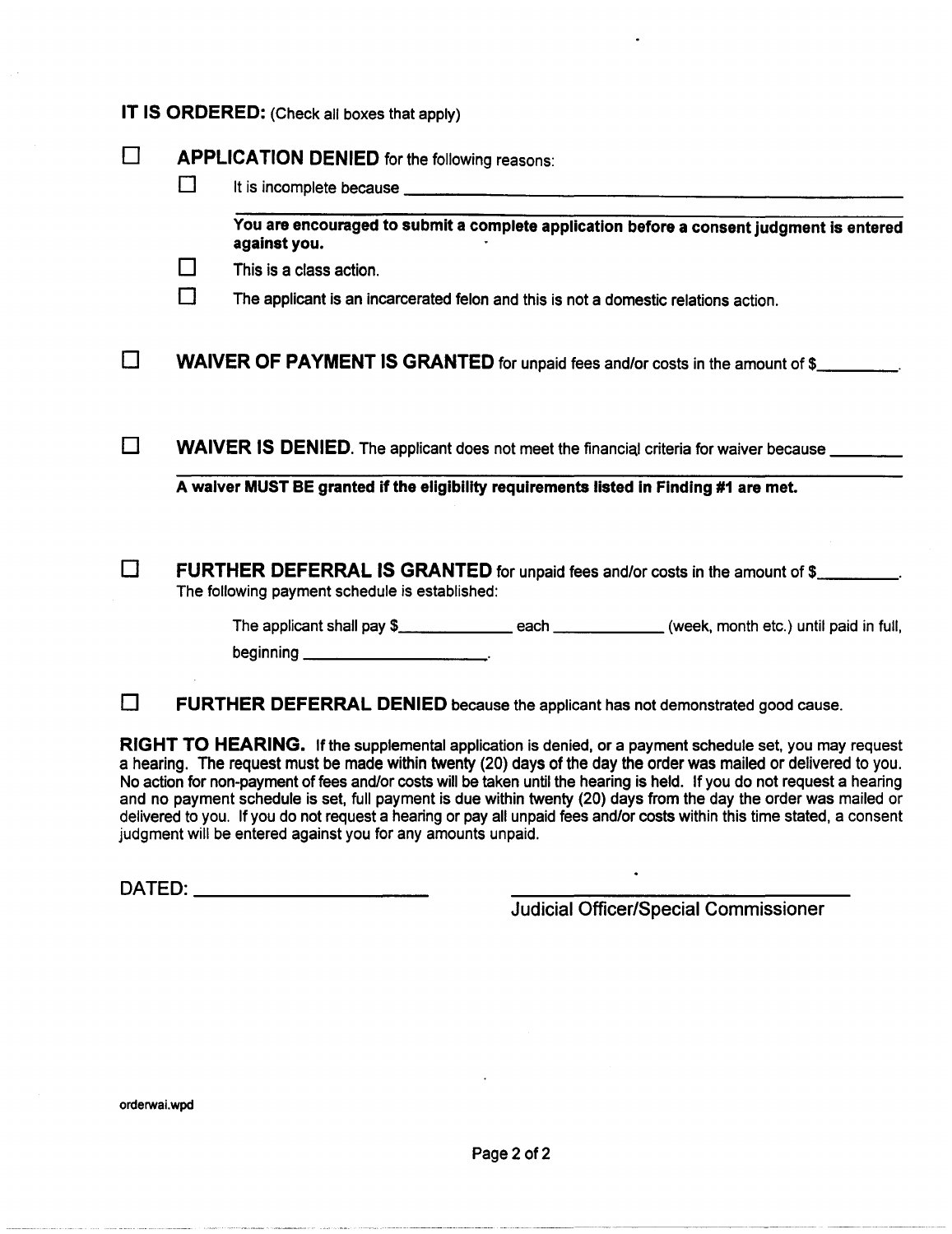|    |     |                                         | <b>Name of Petitioner/Plaintiff.</b> | <b>Case Number:</b><br><b>ORDER ON SUPPLEMENTAL</b><br><b>APPLICATION</b><br>(AFTER HEARING)                                                                                                                                                                  |
|----|-----|-----------------------------------------|--------------------------------------|---------------------------------------------------------------------------------------------------------------------------------------------------------------------------------------------------------------------------------------------------------------|
|    |     |                                         | Name of Respondent/Defendant.        |                                                                                                                                                                                                                                                               |
|    |     |                                         |                                      | A SUPPLEMENTAL APPLICATION WAS FILED and a hearing was held                                                                                                                                                                                                   |
|    |     |                                         | $\Box$ Applicant appeared            | Applicant did not appear                                                                                                                                                                                                                                      |
|    |     |                                         |                                      | THE COURT FINDS that the applicant (print name) ________________________________                                                                                                                                                                              |
| 1. | - 1 | <b>IS ELIGIBLE FOR A WAIVER because</b> |                                      |                                                                                                                                                                                                                                                               |
|    |     | П                                       |                                      | There are limited circumstances (Order of Protection, Injunction Against Harassment or other<br>cases pursuant to A.R.S. § 12-302(M)) justifying a waiver of fees and/or costs.                                                                               |
|    |     | П                                       |                                      | The applicant is considered to be permanently unable to pay because the applicant:                                                                                                                                                                            |
|    |     |                                         | ΙI                                   | Receives government assistance from the Temporary Assistance to Needy Families<br>Program (TANF), the Food Stamp Program, Arizona's General Assistance Program<br>(GA) or the Supplemental Security Income Program (SSI).                                     |
|    |     |                                         | $\mathsf{I}$                         | Has an income that is insufficient or barely sufficient to meet the daily essentials of<br>life and that includes no allotment that could be budgeted for the fees and costs that<br>are required (e.g., monthly gross income 150% or less of poverty level). |
|    |     |                                         |                                      | <b>OR</b>                                                                                                                                                                                                                                                     |
| 2. | m.  |                                         | establish a schedule of payments.)   | IS ELIGIBLE FOR FURTHER DEFERRAL of fees and/or costs. None of the grounds set<br>forth above apply; however, the applicant has shown good cause for further deferral. (Court must                                                                            |
| 3. |     |                                         |                                      | IS NOT ELIGIBLE FOR A WAIVER OR FURTHER DEFERRAL of fees and/or costs.                                                                                                                                                                                        |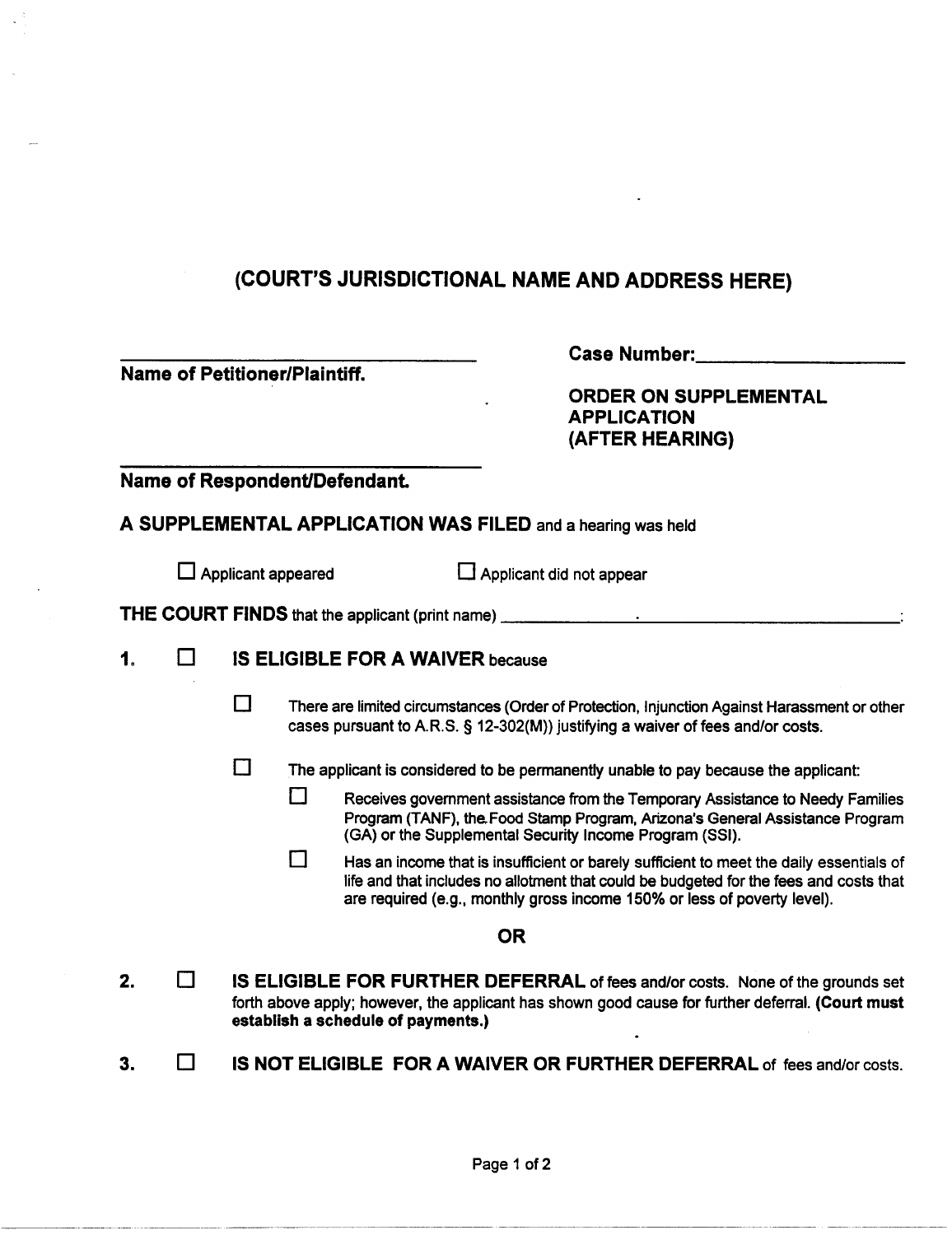|              |        | IT IS ORDERED: (Check all boxes that apply)                                                                                                                                                                                                                                                |
|--------------|--------|--------------------------------------------------------------------------------------------------------------------------------------------------------------------------------------------------------------------------------------------------------------------------------------------|
| l 1          | ⊔      | <b>APPLICATION DENIED for the following reasons:</b><br>It is incomplete because <u>experience</u> and the set of the set of the set of the set of the set of the set of the set of the set of the set of the set of the set of the set of the set of the set of the set of the set of the |
|              | $\Box$ | This is a class action.                                                                                                                                                                                                                                                                    |
|              | $\Box$ | The applicant is an incarcerated felon and this is not a domestic relations action.                                                                                                                                                                                                        |
|              |        | <b>WAIVER OF PAYMENT IS GRANTED</b> for unpaid fees and/or costs in the amount of \$                                                                                                                                                                                                       |
| l 1          |        | WAIVER IS DENIED. The applicant does not meet the financial criteria for waiver because ________                                                                                                                                                                                           |
|              |        | A waiver MUST BE granted if the eligibility requirements listed in Finding #1 are met.                                                                                                                                                                                                     |
|              |        | <b>FURTHER DEFERRAL IS GRANTED for unpaid fees and/or costs in the amount of \$________.</b><br>The following payment schedule is established:                                                                                                                                             |
|              |        |                                                                                                                                                                                                                                                                                            |
| $\mathbf{1}$ |        | FURTHER DEFERRAL DENIED because the applicant has not demonstrated good cause.                                                                                                                                                                                                             |
|              |        | <b>PAYMENT MUST BE MADE</b> within twenty (20) days of the date this order is mailed or delivered to you.                                                                                                                                                                                  |

CONSENT JUDGMENT. If your request for a waiver or further deferral was denied, a consent judgment for the full amount of unpaid fees and/or costs will be entered. You can avoid this by paying all unpaid fees and/or costs within twenty (20) days from the date this order was mailed or delivered to you.

DATED: \_\_\_\_\_\_\_\_\_\_\_\_\_\_\_\_ \_

Judicial Officer

 $\bullet$ 

orderhrg.wpd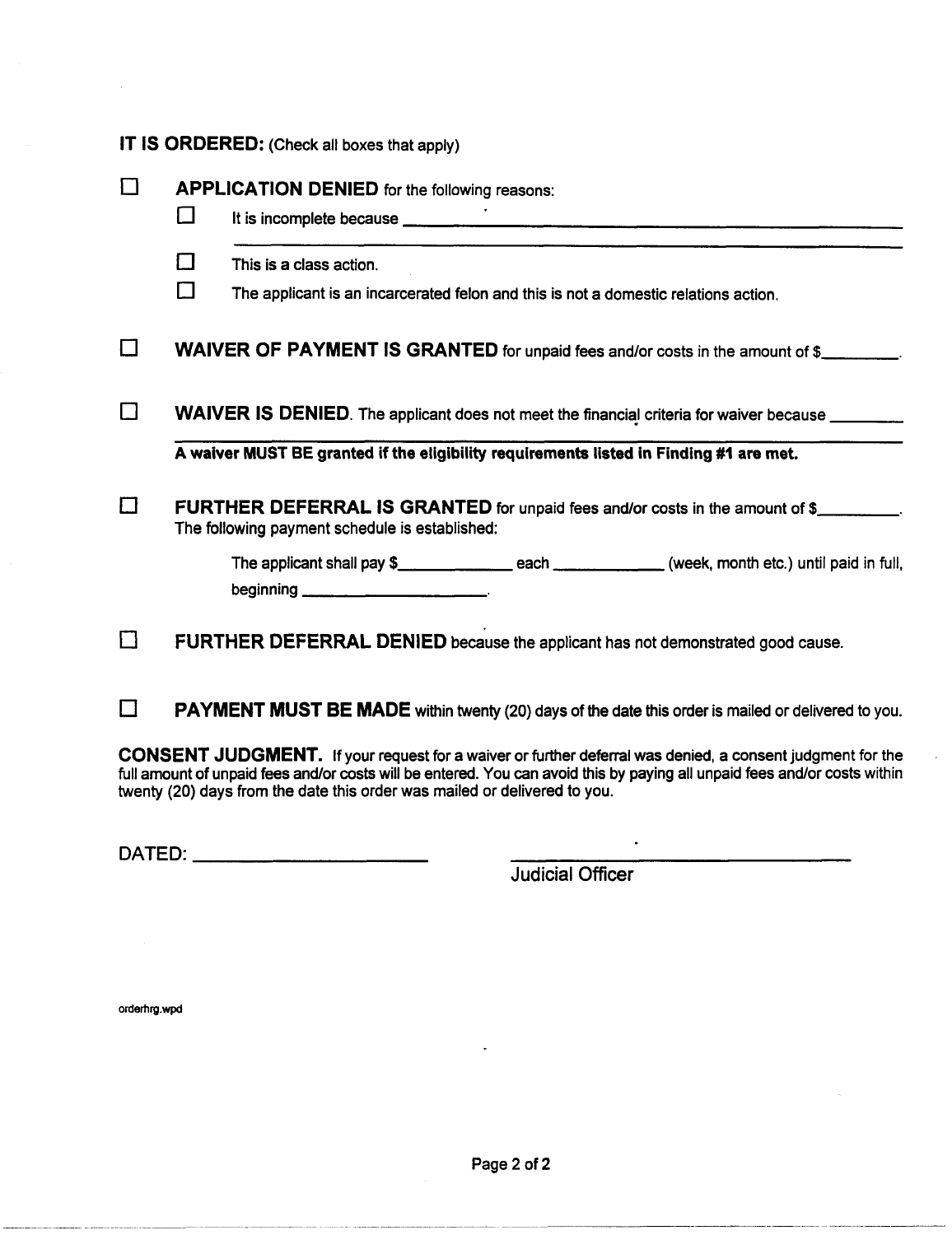#### Name of Petitioner/Plaintiff.

Case Number: \_\_\_\_ \_

#### REQUEST AND ORDER FOR HEARING

#### Name of Respondent/Defendant.

Check at least one of the following:

#### I REQUEST A HEARING BECAUSE:

- o I am dissatisfied with the decision on the application for deferral or supplemental application for waiver or further deferral.
- $\Box$  I do not agree with the amount of unpaid fees and costs on the itemized statement provided by the court. I request a hearing on the amount due the court.

Signature: \_\_\_\_\_\_\_\_\_\_\_ \_ Date: \_\_\_\_ \_

Print your name: \_\_\_\_\_\_\_\_\_ \_

The Court completes the following section.

#### IT IS ORDERED that a hearing is set.

| Hearing Date: | <b>Hearing Time:</b> |
|---------------|----------------------|

Hearing Location: \_\_\_\_\_\_\_\_\_\_\_\_\_\_\_\_\_\_\_\_\_\_\_\_\_\_ \_

Dated: \_\_\_\_\_\_\_\_\_\_\_\_\_\_\_\_\_

Judicial Officer/Special Commissioner

Mailed/hand-delivered to applicant on \_\_\_\_\_\_\_\_\_\_\_\_\_\_\_, 199\_ by \_\_\_\_\_\_\_\_\_\_\_\_\_\_\_\_\_

hearingr.wpd

Page 1 of 1

 $\ddot{\phantom{a}}$